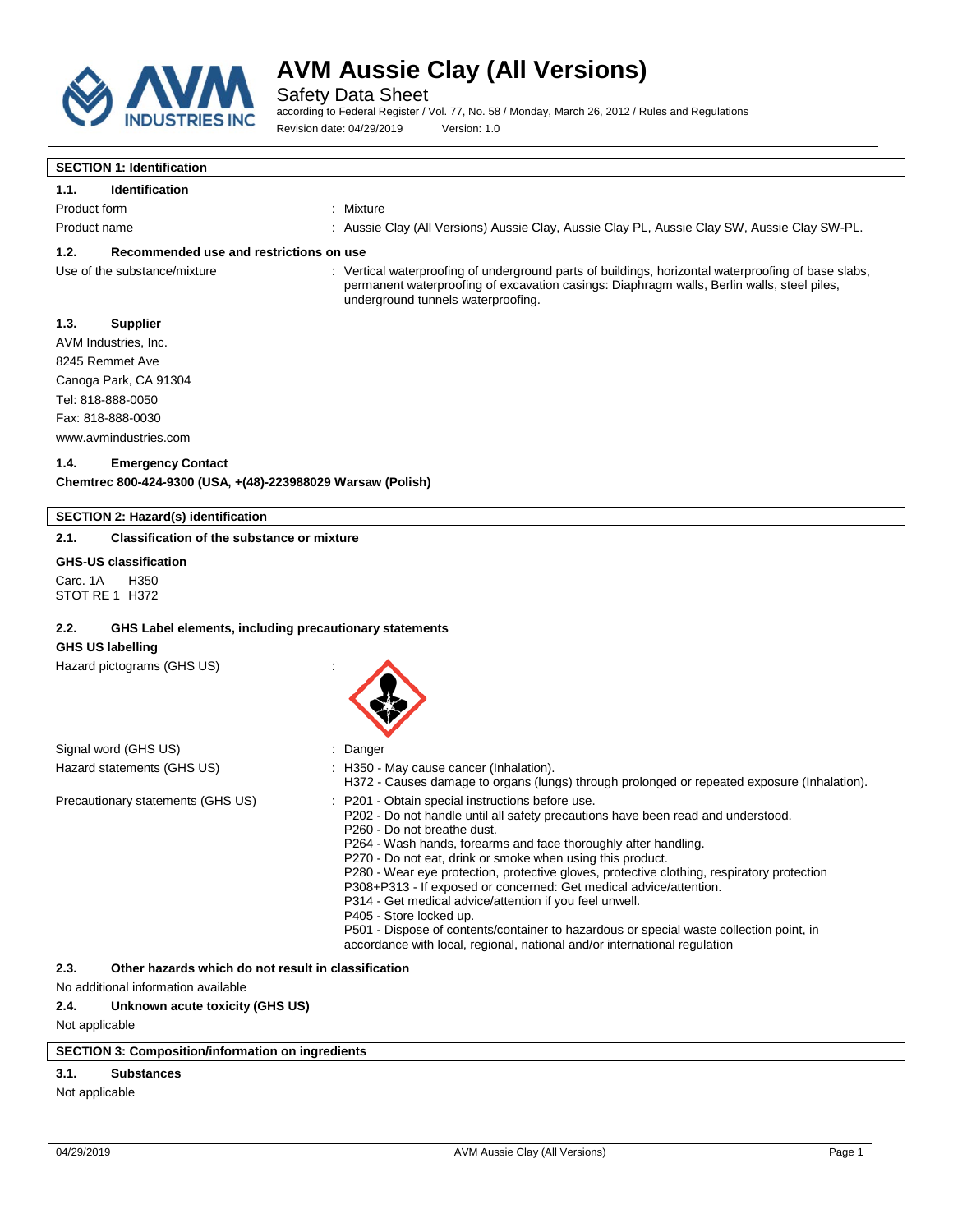Safety Data Sheet

according to Federal Register / Vol. 77, No. 58 / Monday, March 26, 2012 / Rules and Regulations

# **3.2. Mixtures Name Product identifier %**<br>
Silica: Crystalline, quartz (CAS-No.) 14808-60-7 <= Silica: Crystalline, quartz <= 6

| <b>SECTION 4: First-aid measures</b>                            |                                                                                                                                                                                                                                                          |  |  |
|-----------------------------------------------------------------|----------------------------------------------------------------------------------------------------------------------------------------------------------------------------------------------------------------------------------------------------------|--|--|
| Description of first aid measures<br>4.1.                       |                                                                                                                                                                                                                                                          |  |  |
| First-aid measures general                                      | : If exposed or concerned, get medical attention/advice. Show this safety data sheet to the<br>doctor in attendance. Wash contaminated clothing before re-use. Never give anything to an<br>unconscious person.                                          |  |  |
| First-aid measures after inhalation                             | : IF INHALED: Remove to fresh air and keep at rest in a position comfortable for breathing. Get<br>medical attention if breathing is affected. If breathing is difficult, supply oxygen.                                                                 |  |  |
| First-aid measures after skin contact                           | : IF ON SKIN (or clothing): Remove affected clothing and wash all exposed skin with water for at<br>least 15 minutes. If irritation develops or persists, get medical attention.                                                                         |  |  |
| First-aid measures after eye contact                            | : IF IN EYES: Immediately flush with plenty of water for at least 15 minutes. Remove contact<br>lenses if present and easy to do so. Continue rinsing if pain, blinking, or irritation develops or<br>persists, get medical attention. Continue rinsing. |  |  |
| First-aid measures after ingestion                              | : IF SWALLOWED: rinse mouth thoroughly. Do not induce vomiting without advice from poison<br>control center. Get medical attention if you feel unwell.                                                                                                   |  |  |
| 4.2.<br>Most important symptoms and effects (acute and delayed) |                                                                                                                                                                                                                                                          |  |  |
| Symptoms/effects                                                | : May cause cancer. May cause damage to organs through prolonged or repeated exposure.                                                                                                                                                                   |  |  |
| Symptoms/effects after inhalation                               | : May cause respiratory irritation.                                                                                                                                                                                                                      |  |  |
| Symptoms/effects after skin contact                             | : May cause skin irritation.                                                                                                                                                                                                                             |  |  |
| Symptoms/effects after eye contact                              | : Direct contact with eyes is likely to be irritating.                                                                                                                                                                                                   |  |  |
| Symptoms/effects after ingestion                                | : May cause gastrointestinal irritation.                                                                                                                                                                                                                 |  |  |
| Chronic symptoms                                                | : May cause cancer. May cause damage to organs through prolonged or repeated exposure.                                                                                                                                                                   |  |  |
|                                                                 |                                                                                                                                                                                                                                                          |  |  |

### **4.3. Immediate medical attention and special treatment, if necessary**

No additional information available.

| <b>SECTION 5: Fire-fighting measures</b>                                     |                                                                                                                                    |  |  |
|------------------------------------------------------------------------------|------------------------------------------------------------------------------------------------------------------------------------|--|--|
| 5.1.<br>Suitable (and unsuitable) extinguishing media                        |                                                                                                                                    |  |  |
| Suitable extinguishing media                                                 | : Water spray. Carbon dioxide (CO2). Dry chemical. Foam.                                                                           |  |  |
| Unsuitable extinguishing media                                               | : Do not use water jet as an extinguisher, as this will spread the fire.                                                           |  |  |
| Specific hazards arising from the chemical<br>5.2.                           |                                                                                                                                    |  |  |
| Fire hazard                                                                  | : Not flammable.                                                                                                                   |  |  |
| Explosion hazard                                                             | : Product is not explosive.                                                                                                        |  |  |
| Reactivity                                                                   | : No dangerous reactions known under normal conditions of use.                                                                     |  |  |
| 5.3.<br>Special protective equipment and precautions for fire-fighters       |                                                                                                                                    |  |  |
| Precautionary measures fire                                                  | : Keep away from heat, hot surfaces, sparks, open flames and other ignition sources. No<br>smoking.                                |  |  |
| Protection during firefighting                                               | : Evacuate unnecessary personnel. Do not enter fire area without proper protective equipment,<br>including respiratory protection. |  |  |
| Other information<br>: Avoid breathing smoke, fumes, decomposition products. |                                                                                                                                    |  |  |
| <b>SECTION 6: Accidental release measures</b>                                |                                                                                                                                    |  |  |
| Personal precautions, protective equipment and emergency procedures<br>6.1.  |                                                                                                                                    |  |  |
| General measures                                                             | : Spill should be handled by trained cleaning personnel properly equipped with respiratory and<br>eve protection.                  |  |  |
| 6.1.1.<br>For non-emergency personnel                                        |                                                                                                                                    |  |  |
| Protective equipment                                                         | : Wear Protective equipment as described in Section 8.                                                                             |  |  |
| Emergency procedures                                                         | : Evacuate unnecessary personnel.                                                                                                  |  |  |
| 6.1.2.<br>For emergency responders                                           |                                                                                                                                    |  |  |
| Protective equipment                                                         | : Wear suitable protective clothing, gloves and eye or face protection. Approved supplied-air<br>respirator, in case of emergency. |  |  |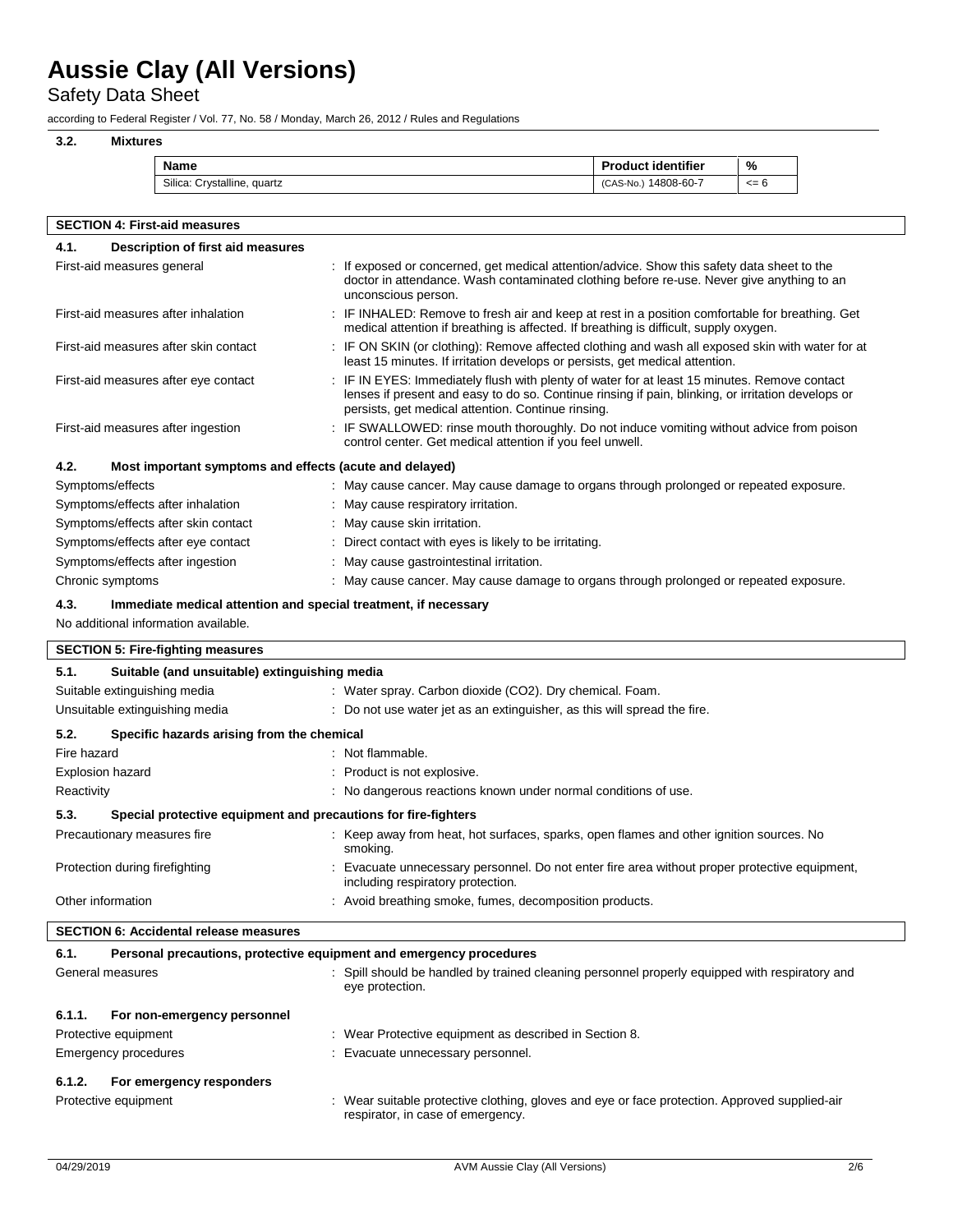Safety Data Sheet

according to Federal Register / Vol. 77, No. 58 / Monday, March 26, 2012 / Rules and Regulations

#### **6.2. Environmental precautions**

Prevent entry to sewers and public waters. Notify authorities if liquid enters sewers or public waters. Avoid release to the environment.

| 6.3. | Methods and material for containment and cleaning up |                                                                                                                                                                                           |
|------|------------------------------------------------------|-------------------------------------------------------------------------------------------------------------------------------------------------------------------------------------------|
|      | For containment                                      | : Contain and collect as any solid. Avoid dust formation.                                                                                                                                 |
|      | Methods for cleaning up                              | : Dispose of material in compliance with local, state, and federal regulations.                                                                                                           |
| 6.4. | Reference to other sections                          |                                                                                                                                                                                           |
|      | See Sections 8 and 13.                               |                                                                                                                                                                                           |
|      | <b>SECTION 7: Handling and storage</b>               |                                                                                                                                                                                           |
| 7.1. | Precautions for safe handling                        |                                                                                                                                                                                           |
|      | Precautions for safe handling                        | : Handle in accordance with good industrial hygiene and safety procedures. Use only in well-<br>ventilated areas. Avoid dust formation. Wash hands and other exposed areas with mild soap |

| 7.2. | Conditions for safe storage, including any incompatibilities |
|------|--------------------------------------------------------------|
|      |                                                              |

Storage conditions **Storage conditions** : Store in dry, well-ventilated area. Protect against weather conditions.

and water before eating, drinking or smoking and when leaving work.

#### **SECTION 8: Exposure controls/personal protection**

#### **8.1. Control parameters**

| Silica: Crystalline, quartz (14808-60-7) |                                     |                                                                                                                                                                     |  |  |
|------------------------------------------|-------------------------------------|---------------------------------------------------------------------------------------------------------------------------------------------------------------------|--|--|
| ACGIH                                    | ACGIH TWA (mg/m <sup>3</sup> )      | $0.025$ mg/m <sup>3</sup> (respirable fraction)                                                                                                                     |  |  |
| <b>OSHA</b>                              | OSHA PEL (TWA) (mg/m <sup>3</sup> ) | $(30)/(%SiO2 + 2)$ total dust; $(10)/(%SiO2 +$<br>2) respirable fraction                                                                                            |  |  |
| <b>OSHA</b>                              | OSHA PEL (TWA) (ppm)                | $(250)/(%SiO2 + 5)$ respirable fraction                                                                                                                             |  |  |
| <b>OSHA</b>                              | Remark (OSHA)                       | Table Z-3. For OSHA PEL (TWA): Use<br>formulas: $(250 / (%SiO2+5))$ for mppcf<br>and $(10 \text{ mg/m}3 / (%SiO2+2))$ for mg/m3.<br>CAS No. source: eCFR Table Z-1. |  |  |
| <b>OSHA</b>                              | Regulatory reference (US-OSHA)      | <b>OSHA Annotated Table Z-3 Mineral Dusts</b>                                                                                                                       |  |  |

#### **8.2. Appropriate engineering controls**

Appropriate engineering controls : Provide adequate general and local exhaust ventilation. Use process enclosures, local exhaust ventilation, or other engineering controls to control airborne levels below recommended exposure limits. Use explosion-proof equipment with flammable materials. Ensure adequate ventilation, especially in confined areas.

#### **8.3. Individual protection measures/Personal protective equipment**

#### **Personal protective equipment symbol(s):**



#### **Personal protective equipment:**

Gloves. Protective goggles. Protective clothing. Dust formation: dust mask.

#### **Hand protection:**

Use gloves chemically resistant to this material when prolonged or repeated contact could occur.

#### **Eye protection:**

Wear eye protection, including chemical splash goggles and a face shield when possibility exists for eye contact due to spraying liquid or airborne particles.

#### **Skin and body protection:**

Wear long sleeves, and chemically impervious PPE/coveralls to minimize bodily exposure.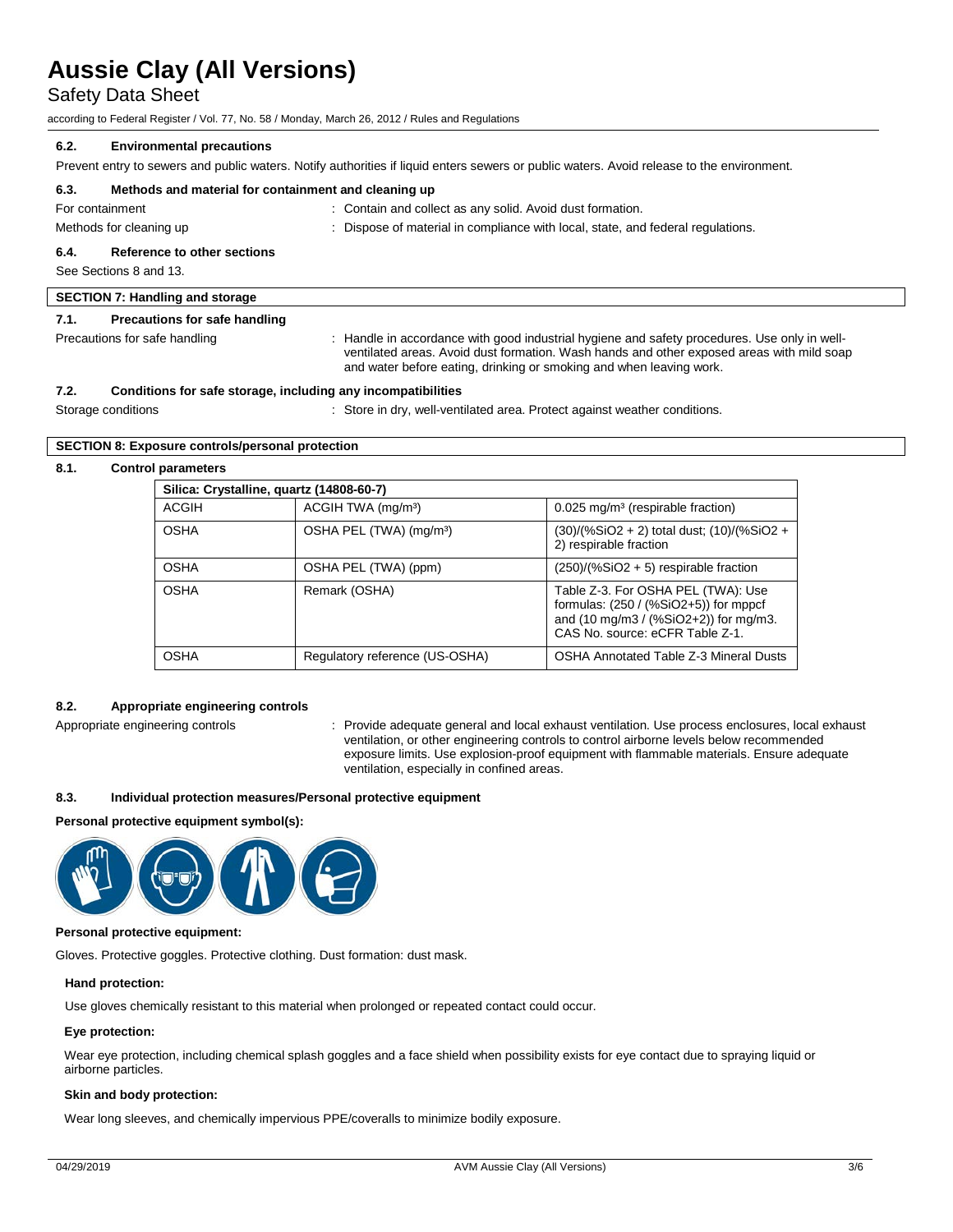Safety Data Sheet

according to Federal Register / Vol. 77, No. 58 / Monday, March 26, 2012 / Rules and Regulations

#### **Respiratory protection:**

Not normally needed. If dust exceeds PELs or other applicable OELs, use NIOSH (or other equivalent national standard)-approved respiratory protective equipment.

#### **SECTION 9: Physical and chemical properties**

| Information on basic physical and chemical properties<br>9.1. |                             |
|---------------------------------------------------------------|-----------------------------|
| Physical state                                                | Solid                       |
| Colour                                                        | Various                     |
| Odour                                                         | <b>Odourless</b>            |
| Odour threshold                                               | No data available           |
| рH                                                            | No data available           |
| Melting point                                                 | No data available           |
| Freezing point                                                | No data available           |
| Boiling point                                                 | No data available           |
| Flash point                                                   | No data available           |
| Relative evaporation rate (butylacetate=1)                    | No data available           |
| Flammability (solid, gas)                                     | No data available           |
| Vapour pressure                                               | No data available           |
| Relative vapour density at 20 °C                              | No data available           |
| Relative density                                              | No data available           |
| Solubility                                                    | Water: Not soluble in water |
| Log Pow                                                       | No data available           |
| Auto-ignition temperature                                     | No data available           |
| Decomposition temperature                                     | No data available           |
| Viscosity, kinematic                                          | No data available           |
| Viscosity, dynamic                                            | No data available           |
| <b>Explosive limits</b>                                       | No data available           |
| <b>Explosive properties</b>                                   | No data available           |
| Oxidising properties                                          | No data available           |
| <b>Other information</b><br>9.2.                              |                             |

No additional information available

#### **SECTION 10: Stability and reactivity**

### **10.1. Reactivity**

No dangerous reactions known under normal conditions of use.

#### **10.2. Chemical stability**

Stable under recommended handling and storage conditions (see section 7).

#### **10.3. Possibility of hazardous reactions**

Hazardous polymerization does not occur.

#### **10.4. Conditions to avoid**

None known.

#### **10.5. Incompatible materials**

Strong oxidizers. **10.6. Hazardous decomposition products**

None known.

### **SECTION 11: Toxicological information**

| 11.1. | Information on toxicological effects |                  |
|-------|--------------------------------------|------------------|
|       | Acute toxicity (oral)                | : Not classified |
|       | Acute toxicity (dermal)              | : Not classified |
|       | Acute toxicity (inhalation)          | : Not classified |
|       | Skin corrosion/irritation            | : Not classified |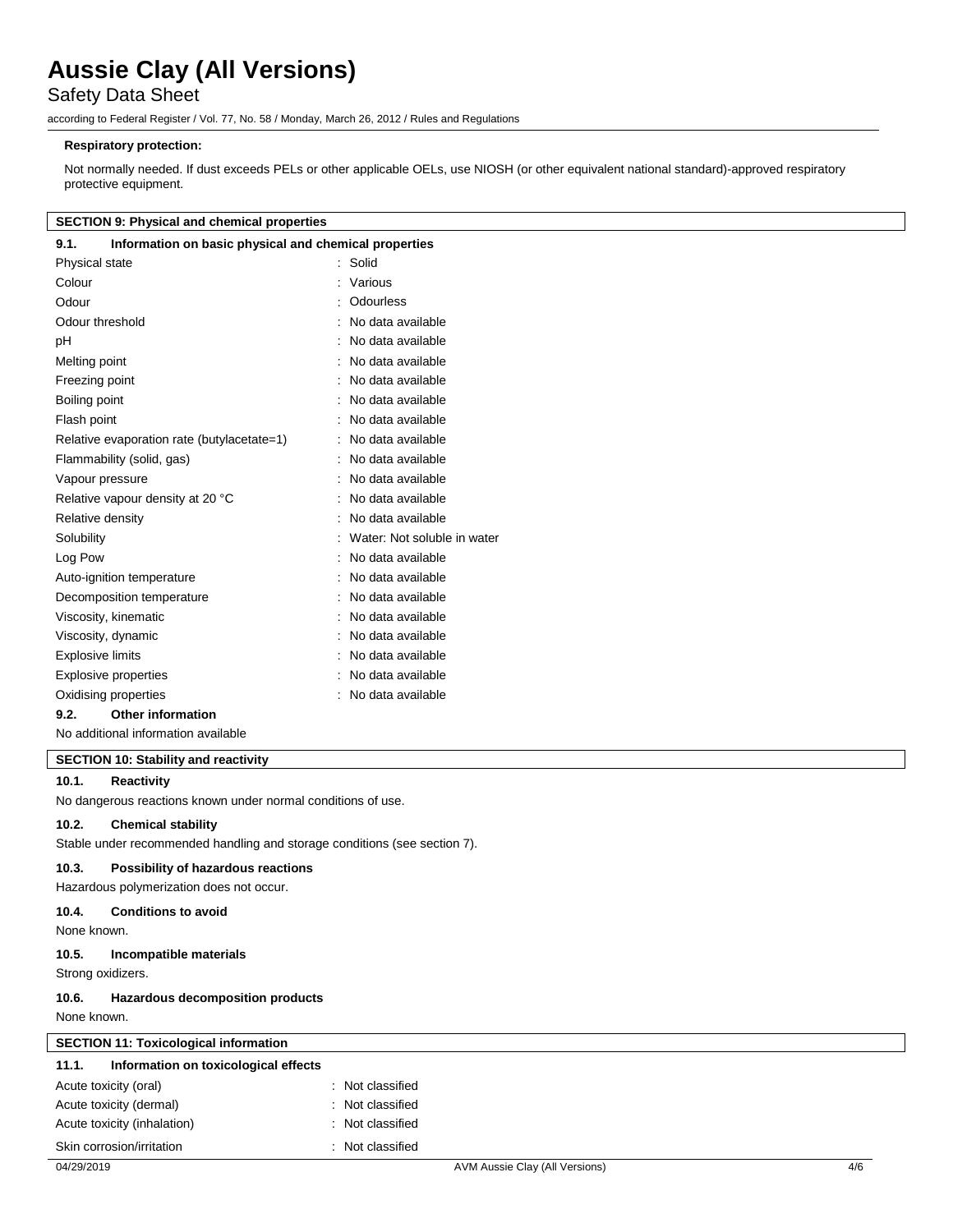# Safety Data Sheet

according to Federal Register / Vol. 77, No. 58 / Monday, March 26, 2012 / Rules and Regulations

| Serious eye damage/irritation            | : Not classified                                                                       |
|------------------------------------------|----------------------------------------------------------------------------------------|
| Respiratory or skin sensitisation        | : Not classified                                                                       |
| Germ cell mutagenicity                   | : Not classified                                                                       |
| Carcinogenicity                          | : May cause cancer (Inhalation).                                                       |
| Silica: Crystalline, quartz (14808-60-7) |                                                                                        |
| IARC group                               | 1 - Carcinogenic to humans                                                             |
| Reproductive toxicity                    | : Not classified                                                                       |
| STOT-single exposure                     | : Not classified                                                                       |
| STOT-repeated exposure                   | : Causes damage to organs (lungs) through prolonged or repeated exposure (Inhalation). |
| Aspiration hazard                        | : Not classified                                                                       |
| Viscosity, kinematic                     | : No data available                                                                    |
| Symptoms/effects                         | : May cause cancer. May cause damage to organs through prolonged or repeated exposure. |
| Symptoms/effects after inhalation        | : May cause respiratory irritation.                                                    |
| Symptoms/effects after skin contact      | : May cause skin irritation.                                                           |
| Symptoms/effects after eye contact       | : Direct contact with eyes is likely to be irritating.                                 |
| Symptoms/effects after ingestion         | : May cause gastrointestinal irritation.                                               |
| Chronic symptoms                         | : May cause cancer. May cause damage to organs through prolonged or repeated exposure. |
|                                          |                                                                                        |

#### **SECTION 12: Ecological information**

#### **12.1. Toxicity**

No additional information available

#### **12.2. Persistence and degradability**

No additional information available

#### **12.3. Bioaccumulative potential**

No additional information available

### **12.4. Mobility in soil**

No additional information available

### **12.5. Other adverse effects**

No additional information available

#### **SECTION 13: Disposal considerations**

#### **13.1. Disposal methods**

Product/Packaging disposal recommendations : Dispose in a safe manner in accordance with local/national regulations.

#### **SECTION 14: Transport information**

#### **Department of Transportation (DOT)**

In accordance with DOT

#### Not regulated

#### **Transportation of Dangerous Goods**

Not regulated

### **Transport by sea (IMDG)**

Not regulated

#### **Air transport (IATA)**

Not regulated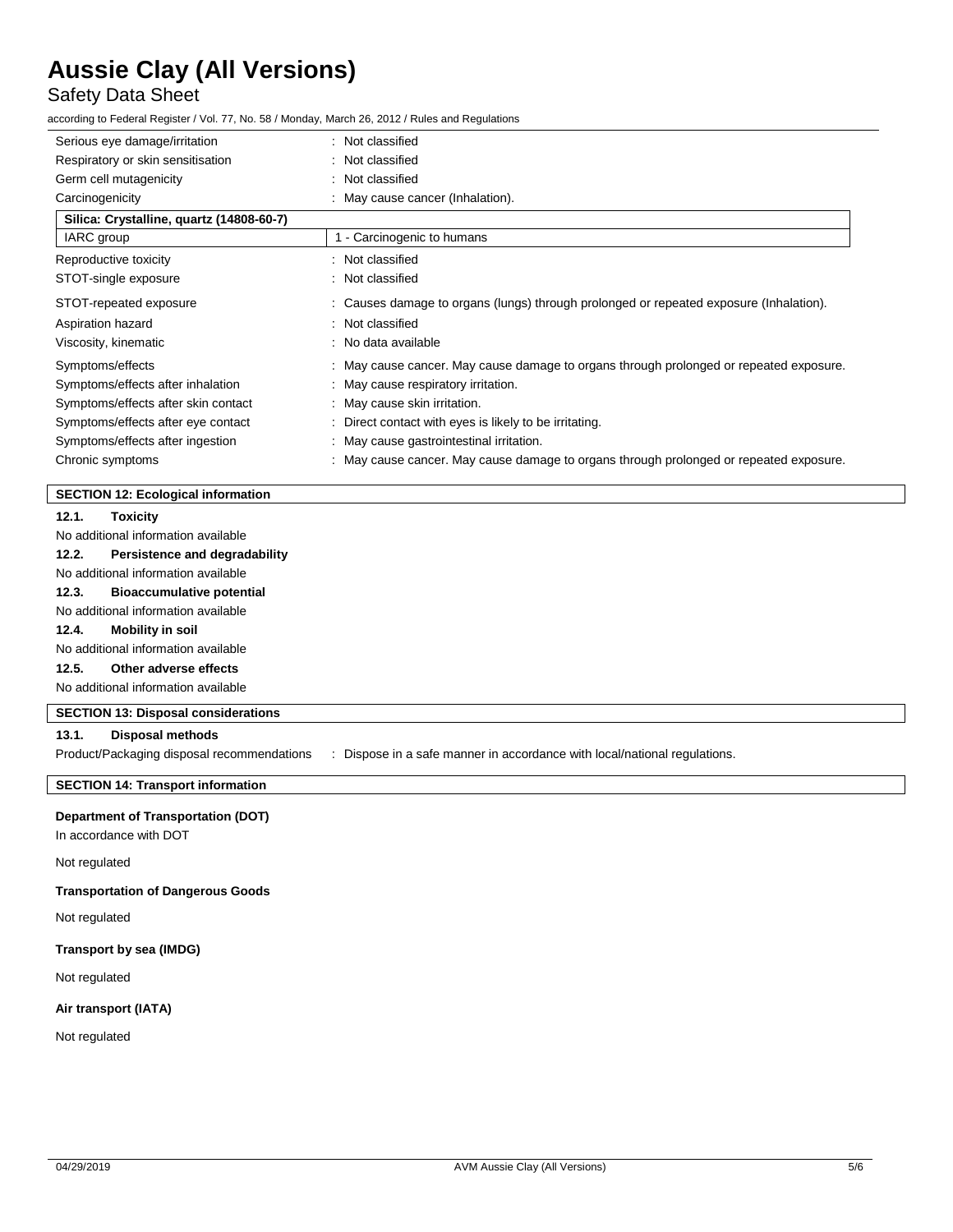Safety Data Sheet

according to Federal Register / Vol. 77, No. 58 / Monday, March 26, 2012 / Rules and Regulations

### **SECTION 15: Regulatory information**

#### **15.1. US Federal regulations**

#### **AVM Bentonite**

| All chemical substances in this product are listed in the EPA (Environment Protection Agency) TSCA (Toxic Substances Control Act) Inventory |      |  |  |
|---------------------------------------------------------------------------------------------------------------------------------------------|------|--|--|
| or are exempt.                                                                                                                              |      |  |  |
| SARA Section 311/312 Hazard Classes                                                                                                         | None |  |  |

#### **15.2. International regulations**

No additional information available

#### **15.3. US State regulations**

WARNING: This product can expose you to Silica: Crystalline, quartz, which is known to the State of California to cause cancer. For more information go to www.P65Warnings.ca.gov.

| Component                                  | Carcinogenicity | <b>Developmental</b><br>toxicity | Reproductive<br>toxicity male | Reproductive<br>toxicity<br>female | No significant<br>risk level (NSRL) | <b>Maximum</b><br>allowable<br>dose level<br>(MADL) |
|--------------------------------------------|-----------------|----------------------------------|-------------------------------|------------------------------------|-------------------------------------|-----------------------------------------------------|
| Silica: Crystalline,<br>quartz(14808-60-7) | ⋏               |                                  |                               |                                    |                                     |                                                     |

| <b>Component</b>                         | State or local regulations                                                                                                                               |
|------------------------------------------|----------------------------------------------------------------------------------------------------------------------------------------------------------|
| Silica: Crystalline, quartz (14808-60-7) | U.S. - New Jersey - Right to Know Hazardous Substance List; U.S. - Pennsylvania -<br>RTK (Right to Know) List, U.S. - Massachusetts - Right To Know List |

#### **SECTION 16: Other information**

| <b>Revision date</b><br>Other information | : 04/29/2019<br>: Author: BCS.                                                                                                                                               |
|-------------------------------------------|------------------------------------------------------------------------------------------------------------------------------------------------------------------------------|
| NFPA health hazard                        | : 3 - Materials that, under emergency conditions, can cause<br>serious or permanent injury.<br>$\bf{0}$                                                                      |
| NFPA fire hazard                          | : 0 - Materials that will not burn under typical fire conditions,<br>including intrinsically noncombustible materials such as<br>3<br>$\bf{0}$<br>concrete, stone, and sand. |
| NFPA reactivity                           | : 0 - Material that in themselves are normally stable, even<br>under fire conditions.                                                                                        |
| <b>HMIS Hazard Rating</b>                 |                                                                                                                                                                              |
| Health                                    | $\therefore$ 3 <sup>*</sup>                                                                                                                                                  |
|                                           | * - Chronic (long-term) health effects may result from repeated overexposure                                                                                                 |
| Flammability                              | $\cdot$ 0                                                                                                                                                                    |
| Physical                                  | $\therefore$ 0                                                                                                                                                               |

This information is based on our current knowledge and is intended to describe the product for the purposes of health, safety and environmental requirements only. It should not therefore be construed as *guaranteeing any specific property of the product*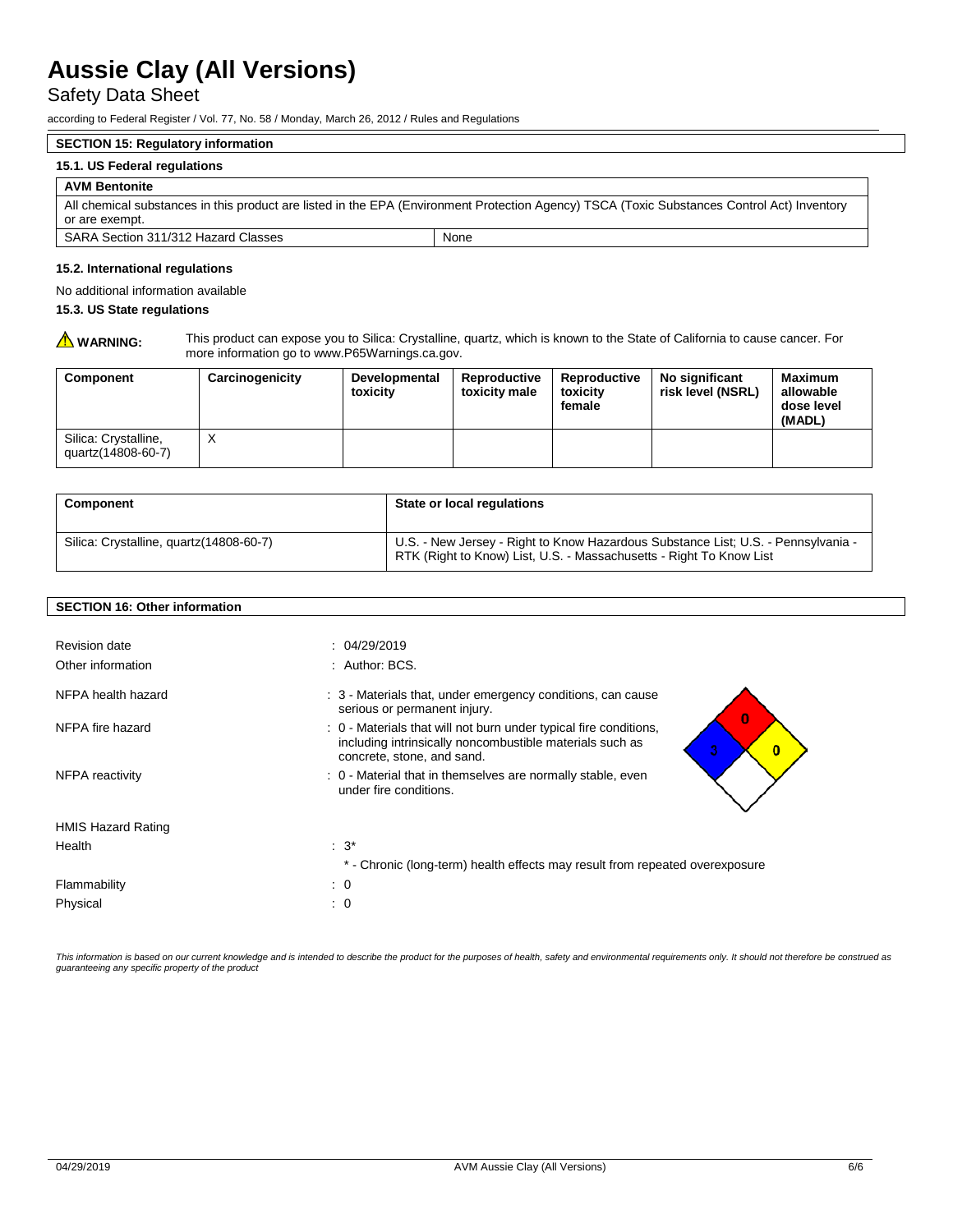

Safety Data Sheet

Prepared according to Canadian Hazardous Products Regulations (SOR/2015-17) (WHMIS 2015) Revision date: 29 April 2019

# **SECTION 1: Identification**

**1.1. Product identifier**

- Product form **: Mixture** : Mixture
- Product name : Aussie Clay (All Versions) Aussie Clay, Aussie Clay PL, Aussie Clay SW, Aussie Clay SW-PL.

#### **1.2. Recommended use and restrictions on use**

Recommended uses and restrictions : Vertical insulations of underground parts of buildings, horizontal insulation of base slabs, permanent insulation of excavation casings: Diaphragm walls, Berlin walls, steel piles, underground tunnels insulation.

### **1.3. Supplier**

AVM Industries, Inc. 8245 Remmet Ave Canoga Park, CA 91304 Tel: 818-888-0050 Fax: 818-888-0030 www.avmindustries.com

#### **1.4. Emergency Contact**

**Chemtrec 800-424-9300 (USA, +(48)-223988029 Warsaw (Polish)**

|                | <b>SECTION 2: Hazard identification</b>                                                        |        |                                                                                                                                                                                                                                                                                                                                                                                                                                                                                                                                                                                                                                                                                                              |                           |               |
|----------------|------------------------------------------------------------------------------------------------|--------|--------------------------------------------------------------------------------------------------------------------------------------------------------------------------------------------------------------------------------------------------------------------------------------------------------------------------------------------------------------------------------------------------------------------------------------------------------------------------------------------------------------------------------------------------------------------------------------------------------------------------------------------------------------------------------------------------------------|---------------------------|---------------|
| 2.1.           | <b>Classification of the substance or mixture</b>                                              |        |                                                                                                                                                                                                                                                                                                                                                                                                                                                                                                                                                                                                                                                                                                              |                           |               |
|                | <b>Classification (GHS CA)</b>                                                                 |        |                                                                                                                                                                                                                                                                                                                                                                                                                                                                                                                                                                                                                                                                                                              |                           |               |
|                | Carcinogenicity, Category 1A<br>Specific target organ toxicity - Repeated exposure, Category 1 |        | H350<br>H372                                                                                                                                                                                                                                                                                                                                                                                                                                                                                                                                                                                                                                                                                                 |                           |               |
| 2.2.           | GHS Label elements, including precautionary statements                                         |        |                                                                                                                                                                                                                                                                                                                                                                                                                                                                                                                                                                                                                                                                                                              |                           |               |
|                | <b>GHS CA labelling</b>                                                                        |        |                                                                                                                                                                                                                                                                                                                                                                                                                                                                                                                                                                                                                                                                                                              |                           |               |
|                | Hazard pictograms (GHS CA)                                                                     |        |                                                                                                                                                                                                                                                                                                                                                                                                                                                                                                                                                                                                                                                                                                              |                           |               |
|                | Signal word (GHS CA)                                                                           | Danger |                                                                                                                                                                                                                                                                                                                                                                                                                                                                                                                                                                                                                                                                                                              |                           |               |
|                | Hazard statements (GHS CA)                                                                     |        | : H350 - May cause cancer (Inhalation).<br>H372 - Causes damage to organs (lungs) through prolonged or repeated exposure (Inhalation).                                                                                                                                                                                                                                                                                                                                                                                                                                                                                                                                                                       |                           |               |
|                | Precautionary statements (GHS CA)                                                              |        | P201 - Obtain special instructions before use.<br>P202 - Do not handle until all safety precautions have been read and understood.<br>P260 - Do not breathe dust.<br>P264 - Wash hands, forearms and face thoroughly after handling.<br>P270 - Do not eat, drink or smoke when using this product.<br>P280 - Wear eye protection, protective gloves, protective clothing<br>P308+P313 - IF exposed or concerned: Get medical advice/attention.<br>P314 - Get medical advice/attention if you feel unwell.<br>P405 - Store locked up.<br>P501 - Dispose of contents/container to hazardous or special waste collection point, in<br>accordance with local, regional, national and/or international regulation |                           |               |
| 2.3.           | Other hazards                                                                                  |        |                                                                                                                                                                                                                                                                                                                                                                                                                                                                                                                                                                                                                                                                                                              |                           |               |
|                | No additional information available                                                            |        |                                                                                                                                                                                                                                                                                                                                                                                                                                                                                                                                                                                                                                                                                                              |                           |               |
| 2.4.           | Unknown acute toxicity (GHS CA)                                                                |        |                                                                                                                                                                                                                                                                                                                                                                                                                                                                                                                                                                                                                                                                                                              |                           |               |
|                | No data available                                                                              |        |                                                                                                                                                                                                                                                                                                                                                                                                                                                                                                                                                                                                                                                                                                              |                           |               |
|                | <b>SECTION 3: Composition/information on ingredients</b>                                       |        |                                                                                                                                                                                                                                                                                                                                                                                                                                                                                                                                                                                                                                                                                                              |                           |               |
| 3.1.           | <b>Substances</b>                                                                              |        |                                                                                                                                                                                                                                                                                                                                                                                                                                                                                                                                                                                                                                                                                                              |                           |               |
| Not applicable |                                                                                                |        |                                                                                                                                                                                                                                                                                                                                                                                                                                                                                                                                                                                                                                                                                                              |                           |               |
| 3.2.           | <b>Mixtures</b>                                                                                |        |                                                                                                                                                                                                                                                                                                                                                                                                                                                                                                                                                                                                                                                                                                              |                           |               |
| <b>Name</b>    |                                                                                                |        | <b>Chemical name / Synonyms</b>                                                                                                                                                                                                                                                                                                                                                                                                                                                                                                                                                                                                                                                                              | <b>Product identifier</b> | $\frac{0}{0}$ |

Silica: Crystalline, quartz 0.5 - 7 0.5 - 7 0.5 - 7 0.5 - 7 0.5 - 7 0.5 - 7 0.5 - 7 0.5 - 7 0.5 - 7 0.5 - 7 0.5 - 7 0.5 - 7 0.5 - 7 0.5 - 7 0.5 - 7 0.5 - 7 0.5 - 7 0.5 - 7 0.5 - 7 0.5 - 7 0.5 - 7 0.5 - 7 0.5 - 7 0.5 - 7 0.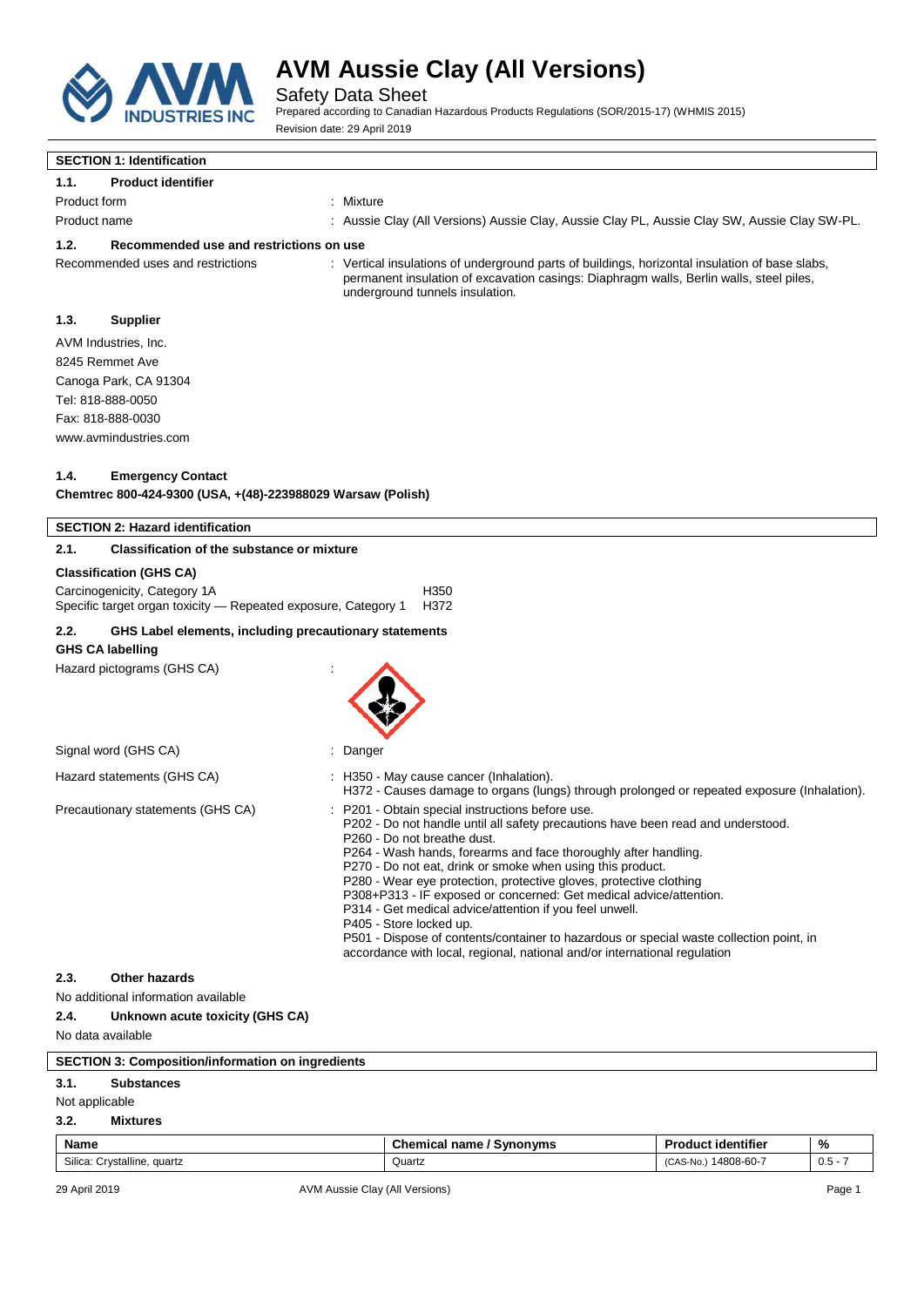# Safety Data Sheet

Prepared according to Canadian Hazardous Products Regulations (SOR/2015-17) (WHMIS 2015)

| <b>SECTION 4: First-aid measures</b>                                                |                                                                                                                                                                                                                                                                  |
|-------------------------------------------------------------------------------------|------------------------------------------------------------------------------------------------------------------------------------------------------------------------------------------------------------------------------------------------------------------|
| 4.1.<br>Description of first aid measures                                           |                                                                                                                                                                                                                                                                  |
| First-aid measures after inhalation                                                 | : IF INHALED: Remove to fresh air and keep at rest in a position comfortable for breathing. Get<br>medical attention if breathing is affected. If breathing is difficult, supply oxygen.                                                                         |
| First-aid measures after skin contact                                               | : IF ON SKIN (or clothing): Remove affected clothing and wash all exposed skin with water for at<br>least 15 minutes. If irritation develops or persists, get medical attention.                                                                                 |
| First-aid measures after eye contact                                                | : IF IN EYES: Immediately flush with plenty of water for at least 15 minutes. Remove contact<br>lenses if present and easy to do so. Continue rinsing if pain, blinking, or irritation develops or<br>persists, get medical attention. Continue rinsing.         |
| First-aid measures after ingestion                                                  | : IF SWALLOWED: rinse mouth thoroughly. Do not induce vomiting without advice from poison<br>control center. Get medical attention if you feel unwell.                                                                                                           |
| First-aid measures general                                                          | : If exposed or concerned, get medical attention/advice. Show this safety data sheet to the<br>doctor in attendance. Wash contaminated clothing before re-use. Never give anything to an<br>unconscious person.                                                  |
| 4.2.<br>Most important symptoms and effects (acute and delayed)                     |                                                                                                                                                                                                                                                                  |
| Symptoms/effects                                                                    | : May cause cancer. May cause damage to organs through prolonged or repeated exposure.                                                                                                                                                                           |
| Symptoms/effects after inhalation                                                   | : May cause respiratory irritation.                                                                                                                                                                                                                              |
| Symptoms/effects after skin contact                                                 | May cause skin irritation.                                                                                                                                                                                                                                       |
| Symptoms/effects after eye contact                                                  | : Direct contact with eyes is likely to be irritating.                                                                                                                                                                                                           |
| Symptoms/effects after ingestion                                                    | : May cause gastrointestinal irritation.                                                                                                                                                                                                                         |
| Chronic symptoms                                                                    | : May cause cancer. May cause damage to organs through prolonged or repeated exposure.                                                                                                                                                                           |
| 4.3.<br>Immediate medical attention and special treatment, if necessary             |                                                                                                                                                                                                                                                                  |
| Other medical advice or treatment                                                   | : No additional information available.                                                                                                                                                                                                                           |
|                                                                                     |                                                                                                                                                                                                                                                                  |
| <b>SECTION 5: Fire-fighting measures</b>                                            |                                                                                                                                                                                                                                                                  |
| 5.1.<br>Suitable extinguishing media                                                |                                                                                                                                                                                                                                                                  |
| Suitable extinguishing media                                                        | : Water spray. Carbon dioxide (CO2). Dry chemical. Foam.                                                                                                                                                                                                         |
| 5.2.<br>Unsuitable extinguishing media                                              |                                                                                                                                                                                                                                                                  |
| Unsuitable extinguishing media                                                      | : Do not use water jet as an extinguisher, as this will spread the fire.                                                                                                                                                                                         |
| 5.3.<br>Specific hazards arising from the hazardous product                         |                                                                                                                                                                                                                                                                  |
| Fire hazard                                                                         | : Not flammable.                                                                                                                                                                                                                                                 |
| <b>Explosion hazard</b>                                                             | : Product is not explosive.                                                                                                                                                                                                                                      |
| Reactivity                                                                          | : No dangerous reactions known under normal conditions of use.                                                                                                                                                                                                   |
|                                                                                     | None known.                                                                                                                                                                                                                                                      |
| 5.4.<br>Special protective equipment and precautions for fire-fighters              |                                                                                                                                                                                                                                                                  |
| Protection during firefighting                                                      | Evacuate unnecessary personnel. Do not enter fire area without proper protective equipment,<br>including respiratory protection.                                                                                                                                 |
| Precautionary measures fire                                                         | Keep away from heat, hot surfaces, sparks, open flames and other ignition sources. No<br>smoking.                                                                                                                                                                |
| Other information                                                                   | : Avoid breathing smoke, fumes, decomposition products.                                                                                                                                                                                                          |
| <b>SECTION 6: Accidental release measures</b>                                       |                                                                                                                                                                                                                                                                  |
| 6.1.                                                                                | Personal precautions, protective equipment and emergency procedures                                                                                                                                                                                              |
| General measures                                                                    | Spill should be handled by trained cleaning personnel properly equipped with respiratory and<br>eye protection.                                                                                                                                                  |
| 6.2.<br>Methods and materials for containment and cleaning up                       |                                                                                                                                                                                                                                                                  |
| For containment                                                                     | : Contain and collect as any solid. Avoid dust formation.                                                                                                                                                                                                        |
| Methods for cleaning up                                                             | Dispose of material in compliance with local, state, and federal regulations.                                                                                                                                                                                    |
| 6.3.<br>Reference to other sections                                                 |                                                                                                                                                                                                                                                                  |
| For further information refer to section 8: "Exposure controls/personal protection" |                                                                                                                                                                                                                                                                  |
| <b>SECTION 7: Handling and storage</b>                                              |                                                                                                                                                                                                                                                                  |
| 7.1.<br>Precautions for safe handling                                               |                                                                                                                                                                                                                                                                  |
| Precautions for safe handling                                                       | : Handle in accordance with good industrial hygiene and safety procedures. Use only in well-<br>ventilated areas. Avoid dust formation. Wash hands and other exposed areas with mild soap<br>and water before eating, drinking or smoking and when leaving work. |
| Conditions for safe storage, including any incompatibilities<br>7.2.                |                                                                                                                                                                                                                                                                  |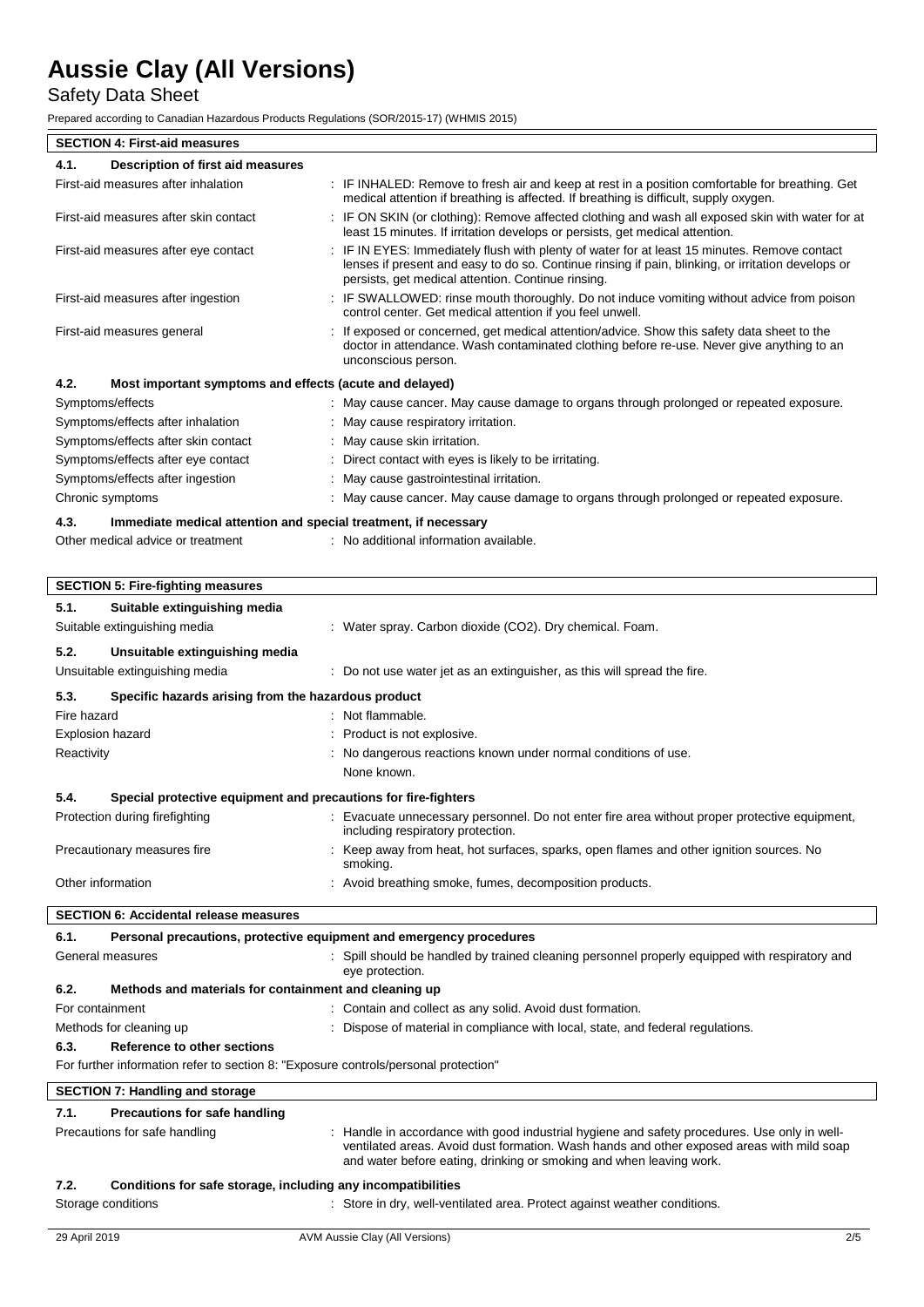## Safety Data Sheet

Prepared according to Canadian Hazardous Products Regulations (SOR/2015-17) (WHMIS 2015)

### **SECTION 8: Exposure controls/personal protection**

### **8.1. Control parameters**

| Silica: Crystalline, quartz (14808-60-7) |                              |                                                  |  |  |
|------------------------------------------|------------------------------|--------------------------------------------------|--|--|
| Alberta                                  | OEL TWA (mg/m <sup>3</sup> ) | 0.025 mg/m <sup>3</sup> (respirable particulate) |  |  |
| <b>British Columbia</b>                  | OEL TWA (mg/m <sup>3</sup> ) | $0.025$ mg/m <sup>3</sup> (respirable)           |  |  |
| Manitoba                                 | OEL TWA (mg/m <sup>3</sup> ) | 0.025 mg/m <sup>3</sup> (respirable fraction)    |  |  |
| New Brunswick                            | OEL TWA (mg/m <sup>3</sup> ) | 0.025 mg/m <sup>3</sup> (respirable fraction)    |  |  |
| Newfoundland and Labrador                | OEL TWA (mg/m <sup>3</sup> ) | 0.025 mg/m <sup>3</sup> (respirable fraction)    |  |  |
| <b>Northwest Territories</b>             | OEL TWA (mg/m <sup>3</sup> ) | 0.05 mg/m <sup>3</sup> (respirable fraction)     |  |  |
| Nova Scotia                              | OEL TWA (mg/m <sup>3</sup> ) | 0.025 mg/m <sup>3</sup> (respirable fraction)    |  |  |
| Nunavut                                  | OEL TWA (mg/m <sup>3</sup> ) | 0.05 mg/m <sup>3</sup> (respirable fraction)     |  |  |
| Ontario                                  | OEL TWA (mg/m <sup>3</sup> ) | $0.10$ mg/m <sup>3</sup> (respirable fraction)   |  |  |
| <b>Prince Edward</b>                     | OEL TWA (mg/m <sup>3</sup> ) | 0.025 mg/m <sup>3</sup> (respirable fraction)    |  |  |
| Quebec                                   | OEL TWA (mg/m <sup>3</sup> ) | $0.1 \text{ mg/m}^3$ (respirable dust)           |  |  |
| Saskatchewan                             | OEL TWA (mg/m <sup>3</sup> ) | $0.05$ mg/m <sup>3</sup>                         |  |  |
| Saskatchewan                             | Notations and remarks        | T <sub>20</sub>                                  |  |  |
| Yukon                                    | OEL TWA (mg/m <sup>3</sup> ) | 300 particle/mL                                  |  |  |

#### **8.2. Appropriate engineering controls**

Appropriate engineering controls : Provide adequate general and local exhaust ventilation. Use process enclosures, local exhaust ventilation, or other engineering controls to control airborne levels below recommended exposure limits. Use explosion-proof equipment with flammable materials. Ensure adequate ventilation, especially in confined areas.

#### **8.3. Individual protection measures/Personal protective equipment**

#### **Personal protective equipment:**

Gloves. Protective goggles. Protective clothing. Dust formation: dust mask.

#### **Hand protection:**

Use gloves chemically resistant to this material when prolonged or repeated contact could occur.

#### **Eye protection:**

Wear eye protection, including chemical splash goggles and a face shield when possibility exists for eye contact due to spraying liquid or airborne particles.

#### **Skin and body protection:**

Wear long sleeves, and chemically impervious PPE/coveralls to minimize bodily exposure.

#### **Respiratory protection:**

Not normally needed. If dust exceeds PELs or other applicable OELs, use NIOSH-approved respiratory protective equipment.

#### **Personal protective equipment symbol(s):**



#### **SECTION 9: Physical and chemical properties**

| 9.1.            | Information on basic physical and chemical properties |                     |
|-----------------|-------------------------------------------------------|---------------------|
| Physical state  |                                                       | : Solid             |
| Appearance      |                                                       | : No data available |
| Colour          |                                                       | : Various           |
| Odour           |                                                       | : Odourless         |
| Odour threshold |                                                       | : No data available |
| рH              |                                                       | : No data available |
|                 | Relative evaporation rate (butylacetate=1)            | : No data available |
|                 | Relative evaporation rate (ether=1)                   | : No data available |
| Melting point   |                                                       | : No data available |
|                 |                                                       |                     |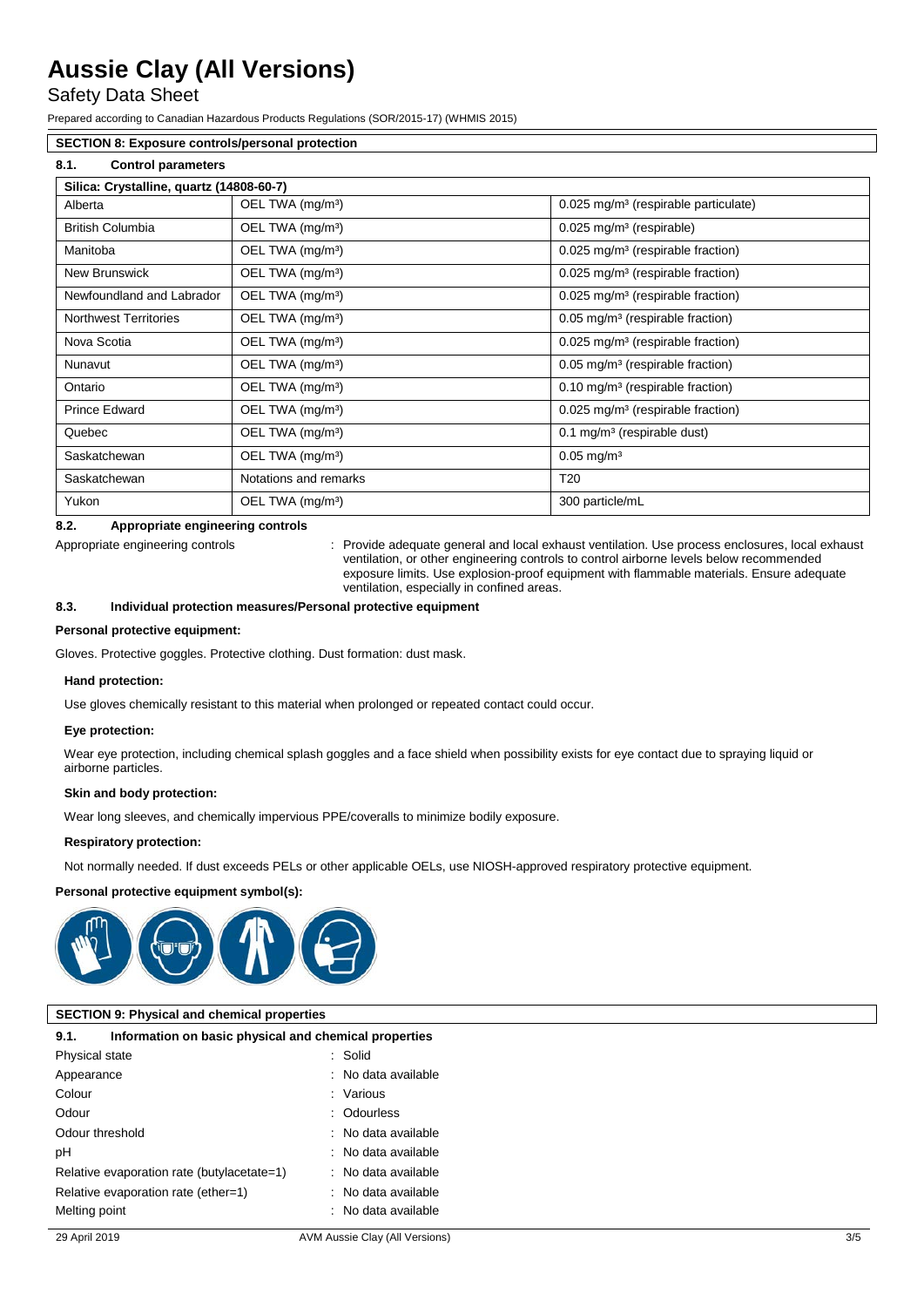# Safety Data Sheet

Prepared according to Canadian Hazardous Products Regulations (SOR/2015-17) (WHMIS 2015)

| Freezing point            | : No data available           |
|---------------------------|-------------------------------|
| Boiling point             | : No data available           |
| Flash point               | : No data available           |
| Auto-ignition temperature | : No data available           |
| Decomposition temperature | : No data available           |
| Flammability (solid, gas) | : No data available           |
| Vapour pressure           | : No data available           |
| Vapour pressure at 50 °C  | : No data available           |
| Relative density          | : No data available           |
| Solubility                | : Water: Not soluble in water |
| Log Pow                   | : No data available           |
| <b>Explosive limits</b>   | : No data available           |
|                           |                               |

### **9.2. Other information**

 $\overline{\mathbb{I}}$ 

No additional information available

| <b>SECTION 10: Stability and reactivity</b> |                                                                             |
|---------------------------------------------|-----------------------------------------------------------------------------|
| 10.1.<br>Reactivity                         |                                                                             |
| Reactivity                                  | : No dangerous reactions known under normal conditions of use.              |
| Chemical stability                          | : Stable under recommended handling and storage conditions (see section 7). |
| Possibility of hazardous reactions          | : Hazardous polymerization does not occur.                                  |
| Conditions to avoid                         | : None known.                                                               |
| Incompatible materials                      | : Strong oxidizers.                                                         |
| Hazardous decomposition products            | : None known.                                                               |

### **SECTION 11: Toxicological information**

| Information on toxicological effects<br>11.1. |   |                                                                                        |
|-----------------------------------------------|---|----------------------------------------------------------------------------------------|
| Acute toxicity (oral)                         |   | : Not classified                                                                       |
| Acute toxicity (dermal)                       |   | : Not classified                                                                       |
| Acute toxicity (inhalation)                   |   | : Not classified                                                                       |
| Skin corrosion/irritation                     |   | : Not classified                                                                       |
| Serious eye damage/irritation                 |   | : Not classified                                                                       |
| Respiratory or skin sensitization             |   | : Not classified                                                                       |
| Germ cell mutagenicity                        | ÷ | Not classified                                                                         |
| Carcinogenicity                               |   | : May cause cancer (Inhalation).                                                       |
| Reproductive toxicity                         |   | : Not classified                                                                       |
| STOT-single exposure                          |   | : Not classified                                                                       |
| STOT-repeated exposure                        |   | : Causes damage to organs (lungs) through prolonged or repeated exposure (Inhalation). |
| Aspiration hazard                             |   | : Not classified                                                                       |
| Symptoms/effects                              |   | May cause cancer. May cause damage to organs through prolonged or repeated exposure.   |
| Symptoms/effects after inhalation             |   | : May cause respiratory irritation.                                                    |
| Symptoms/effects after skin contact           |   | : May cause skin irritation.                                                           |
| Symptoms/effects after eye contact            |   | Direct contact with eyes is likely to be irritating.                                   |
| Symptoms/effects after ingestion              |   | May cause gastrointestinal irritation.                                                 |
| Chronic symptoms                              |   | May cause cancer. May cause damage to organs through prolonged or repeated exposure.   |

### **SECTION 12: Ecological information**

#### **12.1. Toxicity**

Acute aquatic toxicity **interest and the COV**  $\sim$  Not classified Chronic aquatic toxicity **Example 20** Chronic aquatic toxicity

- 
- 

#### **12.2. Persistence and degradability**

No additional information available

### **12.3. Bioaccumulative potential**

No additional information available

#### **12.4. Mobility in soil**

No additional information available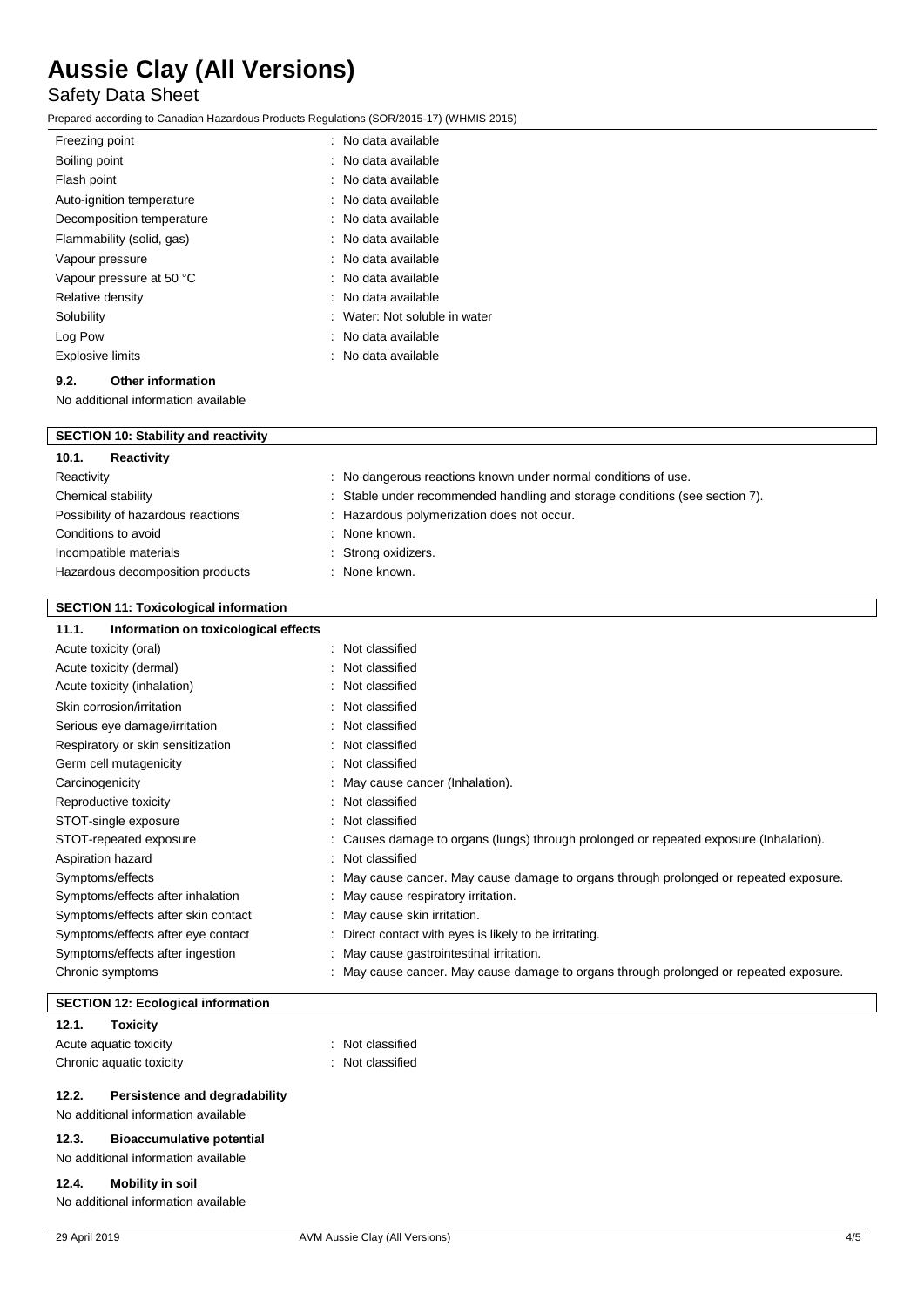Safety Data Sheet

Prepared according to Canadian Hazardous Products Regulations (SOR/2015-17) (WHMIS 2015)

#### **12.5. Other adverse effects**

Ozone : Not classified

## **SECTION 13: Disposal considerations**

#### **13.1. Disposal methods**

Product/Packaging disposal recommendations : Dispose in a safe manner in accordance with local/national regulations.

#### **SECTION 14: Transport information**

#### **14.1. Basic shipping description**

#### In accordance with TDG

#### **Transportation of Dangerous Goods**

Not hazardous for transport

#### **14.2. Transport information/DOT**

#### **Department of Transport**

Not hazardous for transport

#### **14.3. Air and sea transport**

**IMDG**

Not hazardous for transport

#### **IATA**

Not hazardous for transport

#### **SECTION 15: Regulatory information**

#### **15.1. National regulations**

#### **AVM Bentonite**

All chemical substances in this product are listed on the Canadian Domestic Substances List (DSL) or Non-Domestic Substances List (NDSL) or are exempt

#### **15.2. International regulations**

No additional information available

#### **SECTION 16: Other information**

Other information  $\blacksquare$  : Author: BCS.

Revision date : 19 February 2019

SDS Canada (GHS)

This information is based on our current knowledge and is intended to describe the product for the purposes of health, safety and environmental requirements only. It should not therefore be *construed as guaranteeing any specific property of the product*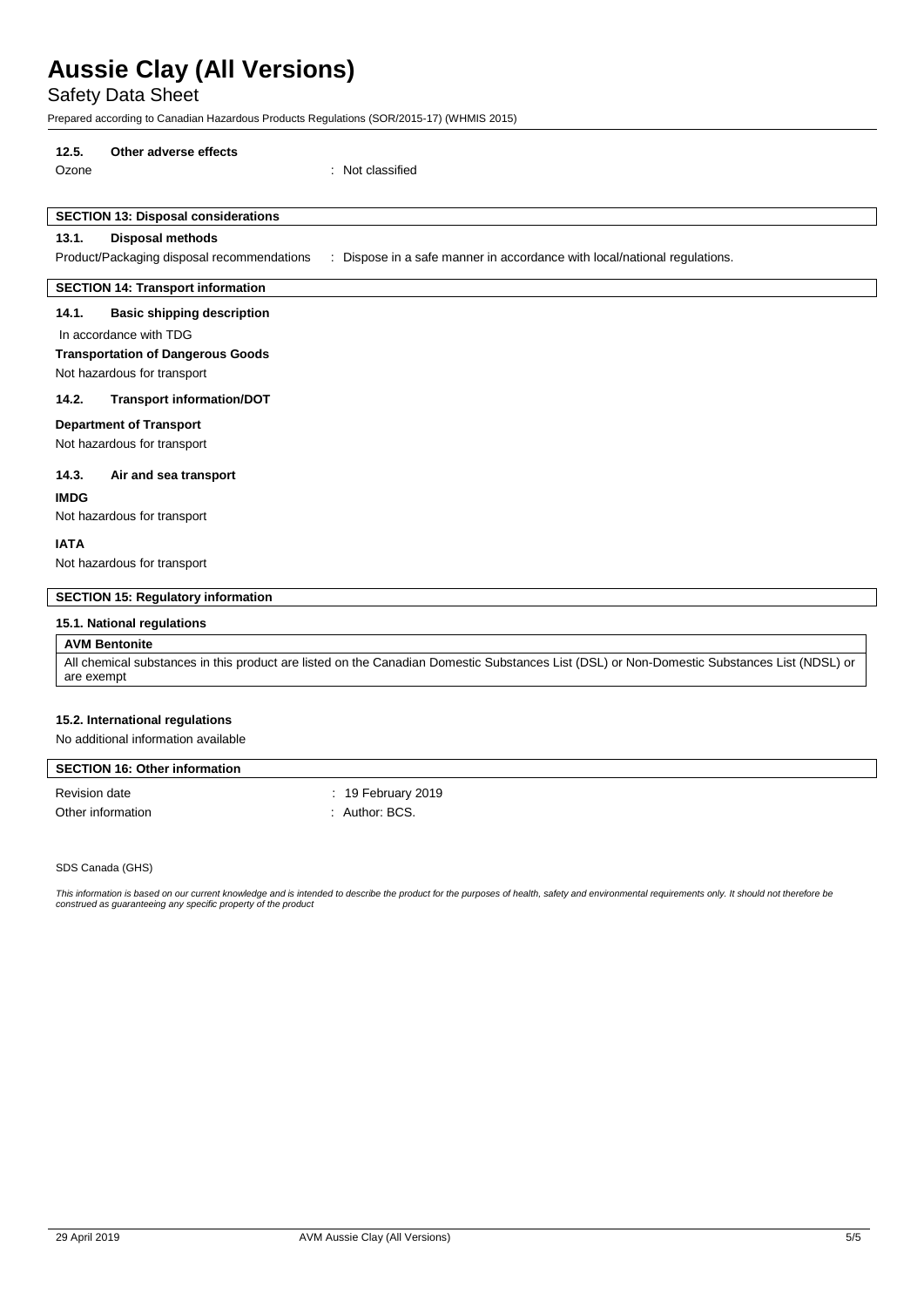

Fiche de données de sécurité

Préparée conformément au règlement canadien sur les produits dangereux (DORS/2015-2017) (SIMDUT 2015) Date de révision: 29 Avril 2019

# **SECTION 1: Identification**

### **1.1. Identificateur de produit**

- Forme du produit intervention and the method of the Mélange
- Nom du produit **interpretata controle Clay (All Versions)** Aussie Clay, Aussie Clay PL, Aussie Clay SW, Aussie Clay SW-PL.

#### **1.2. Usage recommandé et restrictions d'utilisation**

Utilisations recommandées & restrictions : Isolations verticales des parties souterraines des bâtiments, isolation horizontale des dalles de base, isolation permanente des enveloppes d'excavation: parois moulées, parois de Berlin, pieux en acier, isolation des tunnels souterrains.

### **1.3. Fournisseur**

AVM Industries, Inc. 8245 Remmet Ave Canoga Park, CA 91304 Tel: 818-888-0050 Fax: 818-888-0030 www.avmindustries.com

#### **1.4. Numéro d'appel d'urgence**

**Chemtrec 800-424-9300 (USA, +(48)-223988029 Warsaw (Polish)**

| <b>SECTION 2: Identification des dangers</b>                                                                                                            |                                                                                                                                                                                                                                                                                                                                                                                                                                                                                                                                                                                                                                                                                                                                                                                                                                   |
|---------------------------------------------------------------------------------------------------------------------------------------------------------|-----------------------------------------------------------------------------------------------------------------------------------------------------------------------------------------------------------------------------------------------------------------------------------------------------------------------------------------------------------------------------------------------------------------------------------------------------------------------------------------------------------------------------------------------------------------------------------------------------------------------------------------------------------------------------------------------------------------------------------------------------------------------------------------------------------------------------------|
| 2.1.<br>Classification de la substance ou du mélange                                                                                                    |                                                                                                                                                                                                                                                                                                                                                                                                                                                                                                                                                                                                                                                                                                                                                                                                                                   |
| <b>Classification (GHS CA)</b><br>Cancérogénicité, Catégorie 1A<br>Toxicité spécifique pour certains organes cibles — Exposition répétée, Catégorie 1   | H350<br>H372                                                                                                                                                                                                                                                                                                                                                                                                                                                                                                                                                                                                                                                                                                                                                                                                                      |
| 2.2.<br>Éléments d'étiquetage SGH, y compris conseils de prudence<br>Étiquetage GHS CA                                                                  |                                                                                                                                                                                                                                                                                                                                                                                                                                                                                                                                                                                                                                                                                                                                                                                                                                   |
| Pictogrammes de danger (GHS CA)                                                                                                                         |                                                                                                                                                                                                                                                                                                                                                                                                                                                                                                                                                                                                                                                                                                                                                                                                                                   |
| Mention d'avertissement (GHS CA)                                                                                                                        | Danger                                                                                                                                                                                                                                                                                                                                                                                                                                                                                                                                                                                                                                                                                                                                                                                                                            |
| Mentions de danger (GHS CA)                                                                                                                             | : H350 - Peut provoquer le cancer (Inhalation)<br>H372 - Risque avéré d'effets graves pour les organes (poumons) à la suite d'expositions<br>répétées ou d'une exposition prolongée (Inhalation)                                                                                                                                                                                                                                                                                                                                                                                                                                                                                                                                                                                                                                  |
| Conseils de prudence (GHS CA)                                                                                                                           | P201 - Se procurer les instructions avant utilisation.<br>P202 - Ne pas manipuler avant d'avoir lu et compris toutes les précautions de sécurité.<br>P260 - Ne pas respirer les poussières.<br>P264 - Se laver les mains, les avant-bras et le visage soigneusement après manipulation.<br>P270 - Ne pas manger, boire ou fumer en manipulant ce produit.<br>P280 - Porter un équipement de protection des yeux, des gants de protection, des vêtements<br>de protection.<br>P308+P313 - EN CAS d'exposition prouvée ou suspectée: Consulter un médecin.<br>P314 - Consulter un médecin en cas de malaise.<br>P405 - Garder sous clef.<br>P501 - Éliminer le contenu/récipient dans un centre de collecte de déchets dangereux ou<br>spéciaux, conformément à la réglementation locale, régionale, nationale et/ou internationale |
| 2.3.<br><b>Autres dangers</b><br>Pas d'informations complémentaires disponibles<br>Toxicité aiguë inconnue (GHS CA)<br>2.4.<br>Aucune donnée disponible |                                                                                                                                                                                                                                                                                                                                                                                                                                                                                                                                                                                                                                                                                                                                                                                                                                   |
| <b>SECTION 3: Composition/information sur les ingrédients</b>                                                                                           |                                                                                                                                                                                                                                                                                                                                                                                                                                                                                                                                                                                                                                                                                                                                                                                                                                   |
| 3.1.<br><b>Substances</b>                                                                                                                               |                                                                                                                                                                                                                                                                                                                                                                                                                                                                                                                                                                                                                                                                                                                                                                                                                                   |

Non applicable **3.2. Mélanges**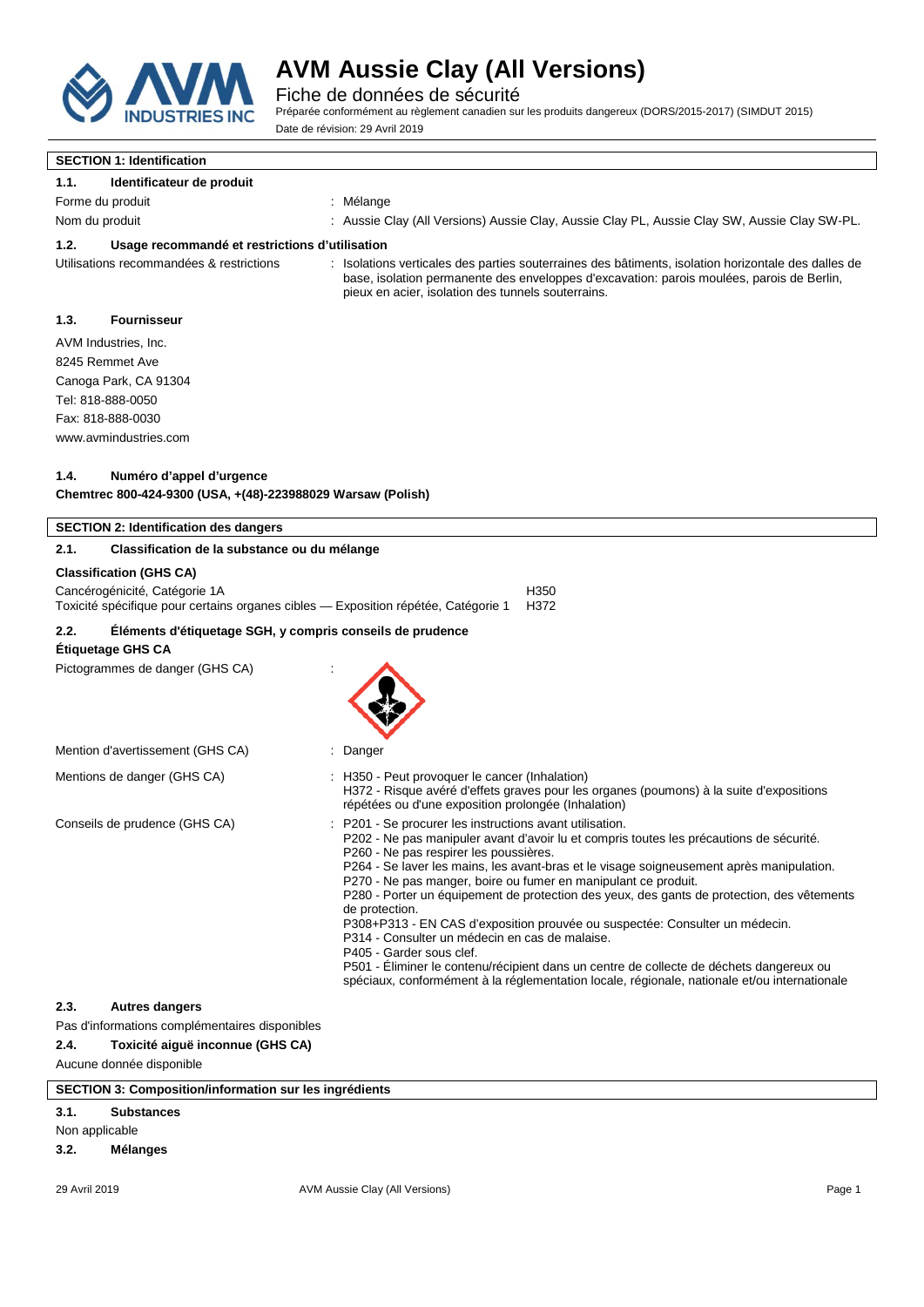Fiche de données de sécurité

Préparée conformément au règlement canadien sur les produits dangereux (DORS/2015-2017) (SIMDUT 2015)

| Nom                               | chimiaue<br>Synonymes<br>Nom | ' de produit<br>entificateur<br>Id | %       |
|-----------------------------------|------------------------------|------------------------------------|---------|
| Crystalline,<br>Silica:<br>quartz | Quartz                       | , 14808-60-7<br>$(n^{\circ}$ CAS)  | $0,5 -$ |
|                                   |                              |                                    |         |

| <b>SECTION 4: Premiers soins</b>                                   |                                                                                                                                                                                                                                                                                                                                                                         |  |
|--------------------------------------------------------------------|-------------------------------------------------------------------------------------------------------------------------------------------------------------------------------------------------------------------------------------------------------------------------------------------------------------------------------------------------------------------------|--|
| <b>Description des premiers secours</b><br>4.1.                    |                                                                                                                                                                                                                                                                                                                                                                         |  |
| Premiers soins après inhalation                                    | EN CAS D'INHALATION : Transporter la personne à l'extérieur et la maintenir au repos dans<br>une position où elle peut confortablement respirer. Consulter un médecin si la respiration est<br>touchée. Si la respiration est difficile, mettre sous oxygène.                                                                                                           |  |
| Premiers soins après contact avec la peau                          | EN CAS DE CONTACT AVEC LA PEAU (ou les vêtements) : Enlever les vêtements touchés et<br>laver toute la peau exposée à l'eau pendant au moins 15 minutes. Si une irritation se manifeste<br>ou persiste, consulter un médecin.                                                                                                                                           |  |
| Premiers soins après contact oculaire                              | EN CAS DE CONTACT AVEC LES YEUX : Rincer immédiatement et abondamment à l'eau<br>pendant au moins 15 minutes. Enlever les lentilles de contact si la victime en porte et si elles<br>peuvent facilement être enlevées. Continuer à rincer. Si une douleur, des clignements ou une<br>irritation se manifestent ou persistent, consulter un médecin. Continuer à rincer. |  |
| Premiers soins après ingestion                                     | EN CAS D'INGESTION : rincer la bouche soigneusement. Ne pas faire vomir sans l'avis d'un<br>centre antipoison. Consulter un médecin en cas de malaise.                                                                                                                                                                                                                  |  |
| Premiers soins général                                             | EN CAS d'exposition prouvée ou suspectée: consulter un médecin. Présenter cette fiche de<br>données de sécurité au médecin traitant. Laver les vêtements contaminés avant réutilisation.<br>Ne jamais rien administrer à une personne inconsciente.                                                                                                                     |  |
| 4.2.<br>Symptômes et effets les plus importants, aigus ou retardés |                                                                                                                                                                                                                                                                                                                                                                         |  |
| Symptômes/effets                                                   | : Peut provoquer le cancer. Risque présumé d'effets graves pour les organes à la suite<br>d'expositions répétées ou d'une exposition prolongée.                                                                                                                                                                                                                         |  |
| Symptômes/effets après inhalation                                  | : Peut irriter les voies respiratoires.                                                                                                                                                                                                                                                                                                                                 |  |
| Symptômes/effets après contact avec la peau                        | : Peut provoquer une irritation de la peau.                                                                                                                                                                                                                                                                                                                             |  |
| Symptômes/effets après contact oculaire                            | : Un contact direct avec les yeux causera probablement une irritation.                                                                                                                                                                                                                                                                                                  |  |
| Symptômes/effets après ingestion                                   | Peut causer une irritation gastro-intestinale.                                                                                                                                                                                                                                                                                                                          |  |
| Symptômes chroniques                                               | Peut provoquer le cancer. Risque présumé d'effets graves pour les organes à la suite                                                                                                                                                                                                                                                                                    |  |

d'expositions répétées ou d'une exposition prolongée.

### **4.3. Nécessité d'une prise en charge médicale immédiate ou d'un traitement spécial, si nécessaire**

Autre avis médical ou traitement : Pas d'informations complémentaires disponibles.

| SECTION 5: Mesures à prendre en cas d'incendie                                                         |                                                                                                                                                                 |  |  |
|--------------------------------------------------------------------------------------------------------|-----------------------------------------------------------------------------------------------------------------------------------------------------------------|--|--|
| 5.1.<br>Agents extincteurs appropriés                                                                  |                                                                                                                                                                 |  |  |
| Moyens d'extinction appropriés                                                                         | : Eau pulvérisée. Dioxyde de carbone $(CO2)$ . Produit chimique sec. Mousse.                                                                                    |  |  |
| 5.2.<br>Agents extincteurs inappropriés                                                                |                                                                                                                                                                 |  |  |
| Agents d'extinction non appropriés                                                                     | : Ne pas utiliser un jet d'eau comme extincteur, cela pourrait propager l'incendie.                                                                             |  |  |
| 5.3.<br>Dangers spécifiques du produit dangereux                                                       |                                                                                                                                                                 |  |  |
| Danger d'incendie                                                                                      | : Non inflammable.                                                                                                                                              |  |  |
| Danger d'explosion                                                                                     | : Le produit n'est pas explosif.                                                                                                                                |  |  |
| Réactivité                                                                                             | : Aucune réaction dangereuse connue dans des conditions d'utilisation normale.<br>Aucun connu.                                                                  |  |  |
| 5.4.                                                                                                   | Équipements de protection spéciaux et précautions spéciales pour les pompiers                                                                                   |  |  |
| Protection en cas d'incendie                                                                           | : Eloigner le personnel superflu. Ne pas pénétrer dans une zone d'incendie sans l'équipement<br>de protection approprié, y compris une protection respiratoire. |  |  |
| Mesures de précaution contre l'incendie                                                                | : Tenir à l'écart de la chaleur, des surfaces chaudes, des étincelles, des flammes nues et de<br>toute autre source d'inflammation. Ne pas fumer.               |  |  |
| Autres informations<br>: Éviter de respirer la fumée, les émanations et les produits de décomposition. |                                                                                                                                                                 |  |  |
| SECTION 6: Mesures à prendre en cas de déversement accidentel                                          |                                                                                                                                                                 |  |  |
| 6.1.                                                                                                   | Précautions individuelles, équipement de protection et procédures d'urgence                                                                                     |  |  |
| Mesures générales                                                                                      | : Les épandages seront traités par un personnel de nettoyage qualifié, équipé d'une protection<br>respiratoire et oculaire adéquate.                            |  |  |
| 6.2.<br>Méthodes et matériaux pour le confinement et le nettoyage                                      |                                                                                                                                                                 |  |  |
| Pour la rétention                                                                                      | : Contenir et récolter comme tout solide. Éviter toute formation de poussière.                                                                                  |  |  |
| Procédés de nettoyage                                                                                  | : Éliminer le produit conformément aux règlements locaux, provinciaux, d'état et fédéraux.                                                                      |  |  |
| 6.3.<br>Référence aux autres sections                                                                  |                                                                                                                                                                 |  |  |

Pour plus d'informations, se reporter à la section 8 : "Contrôle de l'exposition-protection individuelle"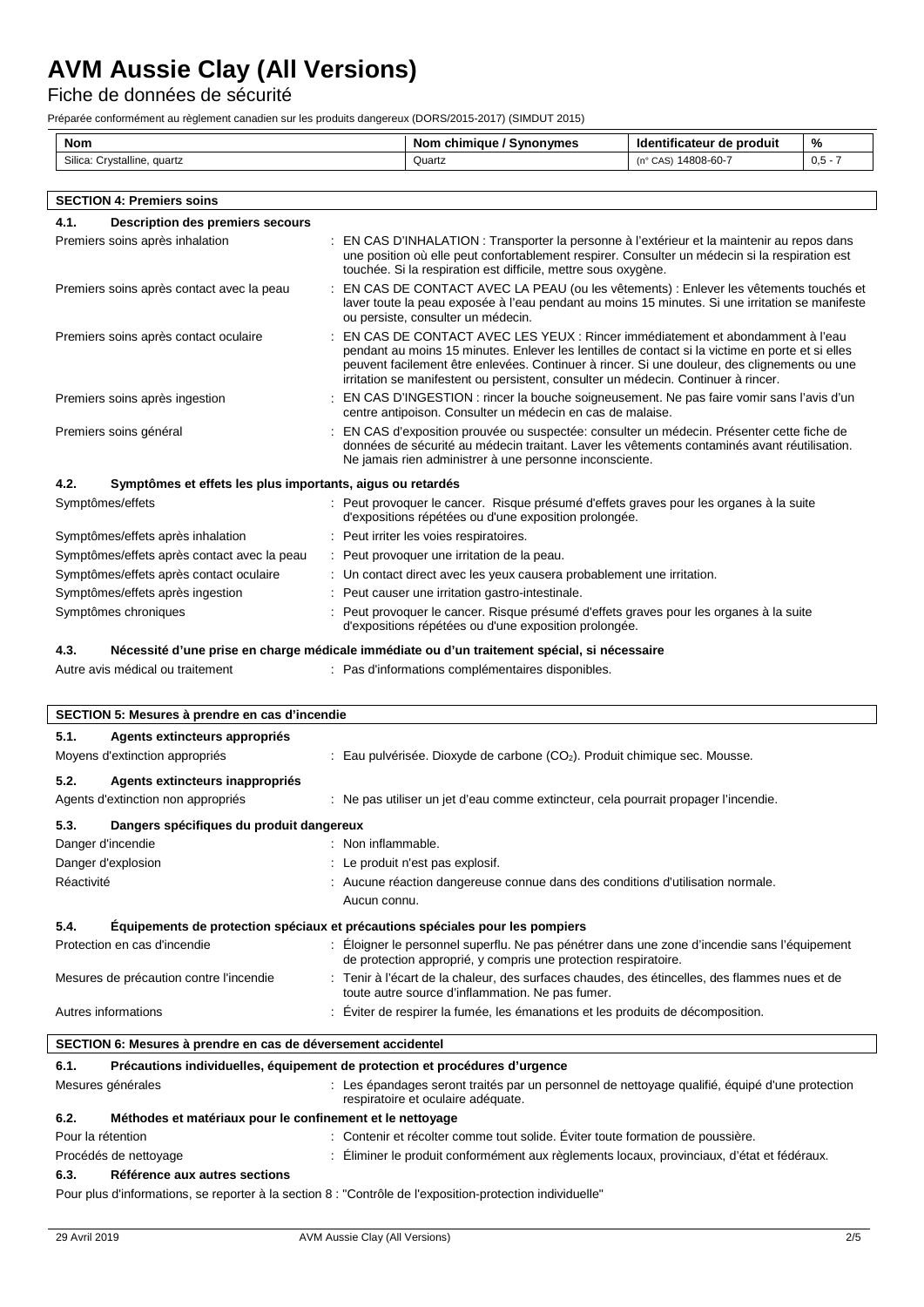## Fiche de données de sécurité

Préparée conformément au règlement canadien sur les produits dangereux (DORS/2015-2017) (SIMDUT 2015)

| <b>SECTION 7: Manutention et stockage</b>                       |                                                                                                                                                                                                                                                                                                                                                    |  |  |
|-----------------------------------------------------------------|----------------------------------------------------------------------------------------------------------------------------------------------------------------------------------------------------------------------------------------------------------------------------------------------------------------------------------------------------|--|--|
| Précautions à prendre pour une manipulation sans danger<br>7.1. |                                                                                                                                                                                                                                                                                                                                                    |  |  |
| Précautions à prendre pour une manipulation<br>sans danger      | : Produit à manipuler en suivant une bonne hygiène industrielle et des procédures de sécurité.<br>Utiliser seulement dans des zones bien ventilées. Éviter toute formation de poussière. Se laver<br>les mains et toute autre zone exposée avec un savon doux et de l'eau, avant de manger, de<br>boire, de fumer, et avant de quitter le travail. |  |  |

#### **7.2. Conditions nécessaires pour assurer la sécurité du stockage, tenant compte d'éventuelles incompatibilités**

Conditions de stockage : Conserver dans un endroit sec et bien ventilé. Protéger contre les intempéries.

#### **SECTION 8: Contrôle de l'exposition/protection individuelle**

| 8.1.<br>Paramètres de contrôle           |                              |                                                  |  |
|------------------------------------------|------------------------------|--------------------------------------------------|--|
| Silica: Crystalline, quartz (14808-60-7) |                              |                                                  |  |
| Alberta                                  | OEL TWA (mg/m <sup>3</sup> ) | 0.025 mg/m <sup>3</sup> (particules respirables) |  |
| <b>British Columbia</b>                  | OEL TWA (mg/m <sup>3</sup> ) | $0.025$ mg/m <sup>3</sup> (respirable)           |  |
| Manitoba                                 | OEL TWA (mg/m <sup>3</sup> ) | 0.025 mg/m <sup>3</sup> (fraction respirable)    |  |
| New Brunswick                            | OEL TWA (mg/m <sup>3</sup> ) | 0.025 mg/m <sup>3</sup> (fraction respirable)    |  |
| Newfoundland and Labrador                | OEL TWA (mg/m <sup>3</sup> ) | 0.025 mg/m <sup>3</sup> (fraction respirable)    |  |
| <b>Northwest Territories</b>             | OEL TWA (mg/m <sup>3</sup> ) | 0.05 mg/m <sup>3</sup> (fraction respirable)     |  |
| Nova Scotia                              | OEL TWA (mg/m <sup>3</sup> ) | 0.025 mg/m <sup>3</sup> (fraction respirable)    |  |
| Nunavut                                  | OEL TWA (mg/m <sup>3</sup> ) | 0.05 mg/m <sup>3</sup> (fraction respirable)     |  |
| Ontario                                  | OEL TWA (mg/m <sup>3</sup> ) | 0.10 mg/m <sup>3</sup> (fraction respirable)     |  |
| Prince Edward                            | OEL TWA (mg/m <sup>3</sup> ) | 0.025 mg/m <sup>3</sup> (fraction respirable)    |  |
| Quebec                                   | OEL TWA (mg/m <sup>3</sup> ) | 0.1 mg/m <sup>3</sup> (poussières respirables)   |  |
| Saskatchewan                             | OEL TWA (mg/m <sup>3</sup> ) | $0.05$ mg/m <sup>3</sup>                         |  |
| Saskatchewan                             | Notations et remarques       | T <sub>20</sub>                                  |  |
| Yukon                                    | OEL TWA (mg/m <sup>3</sup> ) | 300 particle/mL                                  |  |

#### **8.2. Contrôles techniques appropriés**

Contrôles techniques appropriés : Procurer une ventilation générale et locale par aspiration adéquate. Utiliser des enceintes d'isolement, une ventilation locale ou d'autres mesures d'ingénierie pour maintenir les concentrations atmosphériques sous les limites d'exposition recommandées. Utiliser un matériel antidéflagrant avec des matériaux inflammables. Vérifier que la ventilation est adéquate, en particulier dans des zones confinées.

#### **8.3. Mesures de protection individuelle/équipements de protection individuelle**

#### **Équipement de protection individuelle:**

Gants. Lunettes de protection. Vêtements de protection. Dégagement de poussières: masque.

#### **Protection des mains:**

Utiliser des gants qui résistent à la nature chimique de ce produit en cas de contact prolongé ou répété.

#### **Protection oculaire:**

Porter une protection oculaire, y compris des lunettes de protection chimique et un écran facial, en cas de possibilité de contact oculaire du fait de la pulvérisation de liquide ou de particules atmosphériques.

#### **Protection de la peau et du corps:**

Porter des manches longues et de l'ÉPI/combinaisons imperméables aux produits chimiques pour minimiser l'exposition du corps.

#### **Protection des voies respiratoires:**

Pas normalement nécessaire. Quand des vapeurs, un brouillard ou une poussière dépassent les PEL ou autres LEMT applicables, utiliser un équipement de protection respiratoire homologué NIOSH.

#### **Symbole(s) de l'équipement de protection individuelle:**

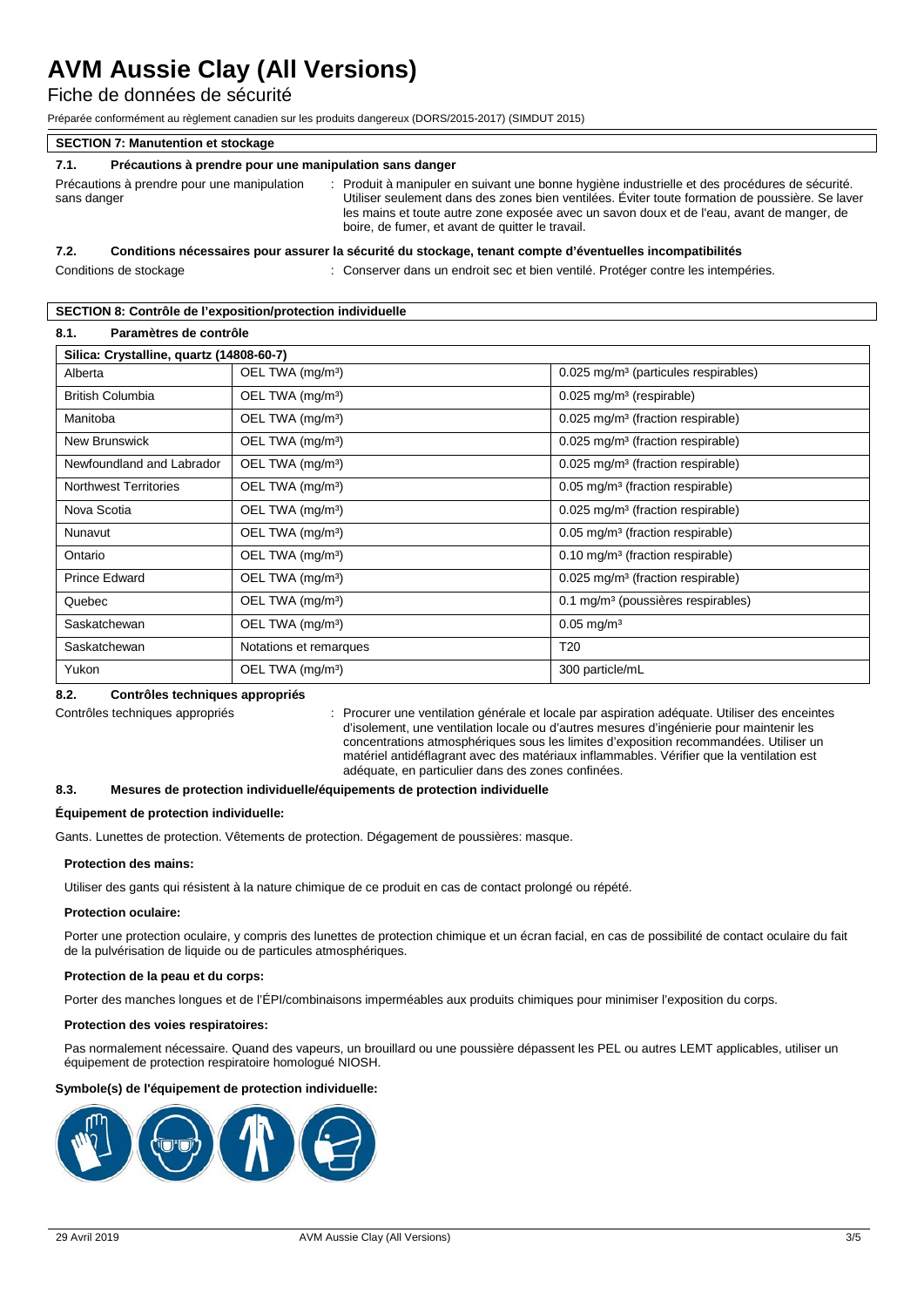Fiche de données de sécurité

Préparée conformément au règlement canadien sur les produits dangereux (DORS/2015-2017) (SIMDUT 2015)

### **SECTION 9: Propriétés physiques et chimiques**

| Informations sur les propriétés physiques et chimiques essentielles<br>9.1. |                            |
|-----------------------------------------------------------------------------|----------------------------|
| Etat physique                                                               | Solide                     |
| Apparence                                                                   | Aucune donnée disponible   |
| Couleur                                                                     | Couleurs variées           |
| Odeur                                                                       | : inodore                  |
| Seuil olfactif                                                              | Aucune donnée disponible   |
| pH                                                                          | Aucune donnée disponible   |
| Vitesse d'évaporation relative (acétate de<br>$butyle=1)$                   | : Aucune donnée disponible |
| Vitesse d'évaporation relative (éther=1)                                    | Aucune donnée disponible   |
| Point de fusion                                                             | Aucune donnée disponible   |
| Point de congélation                                                        | Aucune donnée disponible   |
| Point d'ébullition                                                          | Aucune donnée disponible   |
| Point d'éclair                                                              | Aucune donnée disponible   |
| Température d'auto-inflammation                                             | Aucune donnée disponible   |
| Température de décomposition                                                | Aucune donnée disponible   |
| Inflammabilité (solide, gaz)                                                | Aucune donnée disponible   |
| Pression de la vapeur                                                       | Aucune donnée disponible   |
| Pression de vapeur à 50 °C                                                  | Aucune donnée disponible   |
| Densité relative                                                            | Aucune donnée disponible   |
| Solubilité                                                                  | Eau: Insoluble dans l'eau  |
| Log Pow                                                                     | Aucune donnée disponible   |
| Limites d'explosivité                                                       | Aucune donnée disponible   |

#### **9.2. Autres informations**

Pas d'informations complémentaires disponibles

### **SECTION 10: Stabilité et réactivité**

| 10.1.<br>Réactivité                  |                                                                                                        |
|--------------------------------------|--------------------------------------------------------------------------------------------------------|
| Réactivité                           | : Aucune réaction dangereuse connue dans des conditions d'utilisation normale.                         |
| Stabilité chimique                   | : Stable dans des conditions d'utilisation et de stockage comme celles recommandées à la<br>section 7. |
| Possibilité de réactions dangereuses | : Une polymérisation dangereuse ne se produit pas.                                                     |
| Conditions à éviter                  | $:$ Aucun connu.                                                                                       |
| Matières incompatibles               | : Oxydants forts.                                                                                      |
| Produits de décomposition dangereux  | $:$ Aucun connu.                                                                                       |

#### **SECTION 11: Données toxicologiques**

| Informations sur les effets toxicologiques<br>11.1.                      |                                                                                                                                                 |
|--------------------------------------------------------------------------|-------------------------------------------------------------------------------------------------------------------------------------------------|
| Toxicité Aiguë (voie orale)                                              | : Non classé                                                                                                                                    |
| Toxicité Aiguë (voie cutanée)                                            | : Non classé                                                                                                                                    |
| Toxicité aigüe (inhalation)                                              | : Non classé                                                                                                                                    |
| Corrosion cutanée/irritation cutanée                                     | : Non classé                                                                                                                                    |
| Lésions oculaires graves/irritation oculaire                             | : Non classé                                                                                                                                    |
| Sensibilisation respiratoire ou cutanée                                  | : Non classé                                                                                                                                    |
| Mutagénicité sur les cellules germinales                                 | : Non classé                                                                                                                                    |
| Cancérogénicité                                                          | : Peut provoquer le cancer (Inhalation).                                                                                                        |
| Toxicité pour la reproduction                                            | : Non classé                                                                                                                                    |
| Toxicité spécifique pour certains organes cibles<br>(exposition unique)  | : Non classé                                                                                                                                    |
| Toxicité spécifique pour certains organes cibles<br>(exposition répétée) | Risque avéré d'effets graves pour les organes (poumons) à la suite d'expositions répétées ou<br>d'une exposition prolongée (Inhalation).        |
| Danger par aspiration                                                    | : Non classé                                                                                                                                    |
| Symptômes/effets                                                         | : Peut provoquer le cancer. Risque présumé d'effets graves pour les organes à la suite<br>d'expositions répétées ou d'une exposition prolongée. |
| Symptômes/effets après inhalation                                        | : Peut irriter les voies respiratoires.                                                                                                         |
| Symptômes/effets après contact avec la peau                              | : Peut provoquer une irritation de la peau.                                                                                                     |